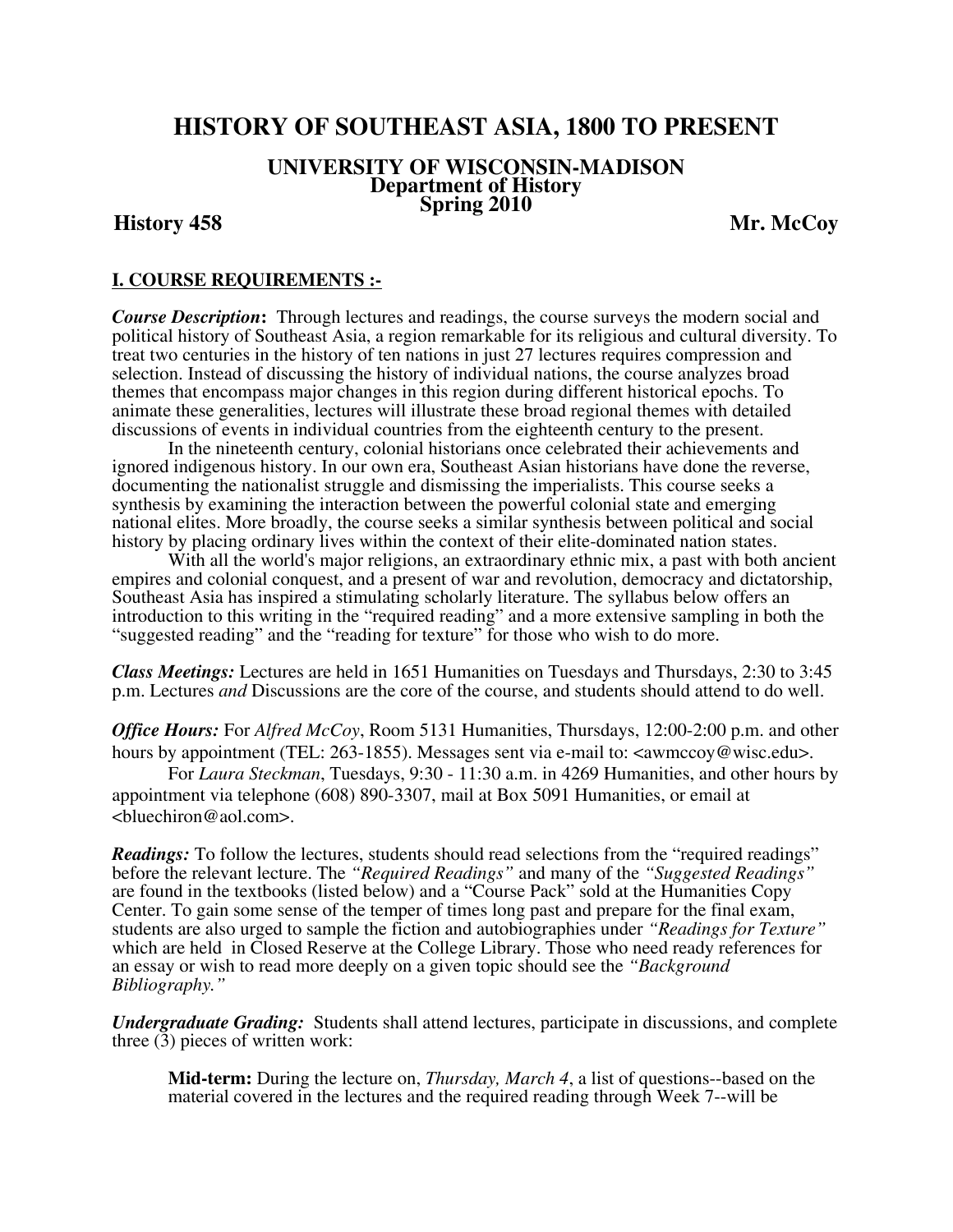distributed in class. Students will be expected to write one short essay (maximum 5 typed pages) and submit their typed exam at the start of class on *Tuesday, March 9*. In completing this exam, students are required to footnote their answers and follow the essay format outlined below in Part V.

**Discussion Sections:** Students are expected to attend discussion sections which will review materials from previous week of lectures and readings. In addition to regular attendance, students shall prepare three short (i.e. one page) papers, responding to a "texture reading" and connecting it to the week's historical period or problem.

**Essay:** At the start of lecture on *Thursday, April 8*, students will submit a one-page outline for their major essays with a one-paragraph abstract of the argument, an outline of the paper's main points, and a preliminary bibliography. Students who have questions are urged to come to office hours to discuss these outlines with the instructor.

At the start of lecture on *Tuesday, April 20*, students shall submit a 2,500 word research essay (about 8 to 10 pages) with footnotes and bibliography. A list of topics is appended below in Part IV, and the format for the essays is detailed in Part VI below.

**Final Exam:** Students shall take a two-hour final examination on *Saturday, May 15, from 7:45- 9:45 a.m.,* at a place to be announced. Students will be required to answer three questions—(1.) one on a broad theme from the lectures, (2.) a multi-part question requiring summaries of the arguments from some of the "Required Readings" listed below, and (3.) a reflection on how literature illuminates history based on any three of the "Texture Readings."

**Final Grade:** Mark in the course shall be computed as follows:

| --mid-term exam:    | $20\%$ |
|---------------------|--------|
| --research essay:   | $30\%$ |
| --final exam:       | $20\%$ |
| --discussion grade: | $30\%$ |

*Graduate Grading:* Graduate students shall submit a 5,000 word research essay with notes and annotated bibliography examining the interface between theory and empirical evidence for a major theme in the course. The instructor must approve paper topics in advance.

#### *Text Books (Sold at University Bookstore):*

Anderson, Benedict, **Imagined Communities** (New York, 2007). Reid, Anthony, **Southeast Asia in the Age of Commerce, 1450-1680: Volume Two: Expansion and Crisis** (New Haven, 1993).

Steinberg, David, ed., **In Search of Southeast Asia** (Honolulu, 1985).

Tarling, Nicholas, ed., **The Cambridge History of Southeast Asia: Volume Two**  (Cambridge, 1999).

#### *Reference Volumes:*

Hall, D.G.E., **A History of Modern Southeast Asia** (London, 1981). Reid, A.J.S., **Southeast Asia in the Age of Commerce 1450-1680, Volume One: The Lands Below the Winds** (New Haven, 1988)**.**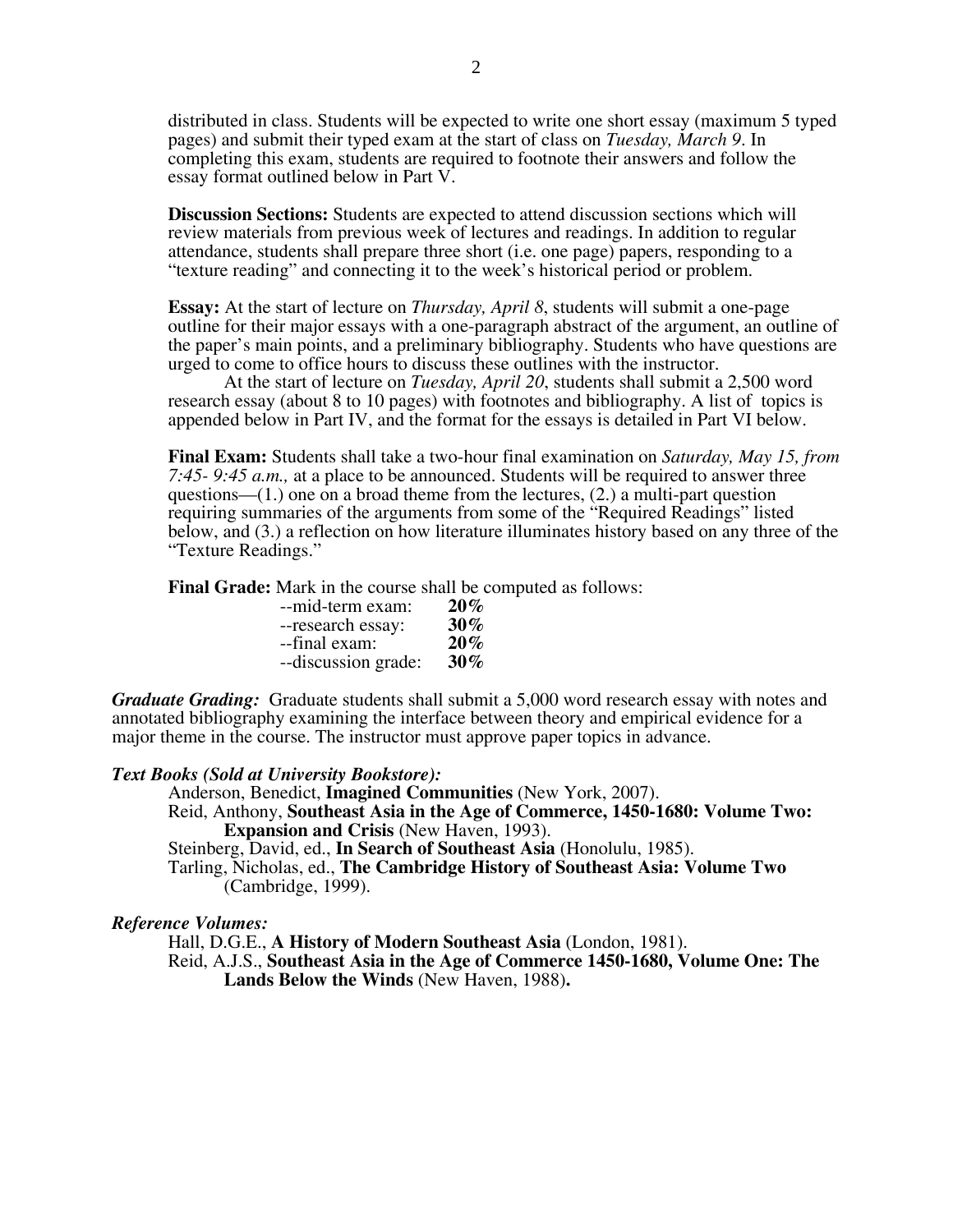### **II. REQUIRED READINGS: [N.B.: Readings in the Course Pack\*]:-**

#### **WEEK 1 (January 19): UNDER MT. MERU--THE TRADITIONAL STATE**

#### *Required Reading:*

- Heine-Geldern, Robert , "Conceptions of State and Kingship in Southeast Asia," **Far Eastern Ouarterly** 2:1 (1942), pp. 15-30.\*
- Lieberman, Victor, **Strange Parallels: Southeast Asia in Global Context, c. 800-1830. Vol. 1** (Cambridge, 2003), pp. 1-66.\*
- Reid, A.J.S., **Southeast Asia in the Age of Commerce 1450-1680, Volume One: The Lands Below the Winds** (New Haven, CT, 1988), pp. 1-10.\*
- Steinberg, David J., ed., **In Search of Southeast Asia** (Honolulu, 1987), pp. 1-6, 9-48, 60-90.

*Suggested Reading:* 

Anderson, Benedict, "The Idea of Power in Javanese Culture," in, Claire Holt, ed., **Culture and Politics in Indonesia** (Ithaca, NY, 1972), pp. 1-70.

- Anderson, Benedict, "Introduction," **The Spectre of Comparisons: Nationalism, Southeast Asia and the World** (London, 1998), pp. 1-26.
- Benda, Harry, "The Structure of Southeast Asian History: Some Preliminary Observations," **Continuity and Change in Southeast Asia: Collected Journal Articles of Harry J. Benda** (New Haven, 1972), pp. 121-53.

#### **WEEK 2 (January 26): EUROPEAN EMPIRES**

#### *Required Reading:*

Phelan, John Leddy, **The Hispanization of the Philippines** (Madison, 1967), pp. 3-28, 41-71.\*

- Reid, Anthony, **Southeast Asia in the Age of Commerce, 1450-1680: Volume Two: Expansion and Crisis** (New Haven, 1993), pp. 1-61.
- Steinberg, David J., ed., **In Search of Southeast Asia** (Honolulu, 1987), pp. 49-59, 91- 95.

*Suggested Reading:* 

- Andaya, Leonard Y, "Interactions with the Outside World and Adaptation in Southeast Asian Society, 1500-1800," in, Nicholas Tarling, ed., **The Cambridge History of Southeast Asia: Volume One** (Cambridge, 1992), pp. 345-95.
- Braudel, Fernand, **The Perspective of the World: Civilization and Captialism--15th-18th Century, Volume 3** (New York, 1984), pp. 386-87, 484-535.

Cushner, Nicholas P., **Spain in the Philippines** (Quezon City , 1971), pp. 127-52.

Ricklefs, M.C., **A History of Modern Indonesia Since c. 1300** (Stanford, 1993), pp. 22- 31, 61-80.

#### **WEEK 3 (February 2): ISLANDS IN THE EARLY MODERN AGE**

#### *Required Reading:*

- Andaya, Barbara Watson, "Political Development between the Sixteenth and Eighteenth Centuries," in, Nicholas Tarling, ed., **The Cambridge History of Southeast Asia: Volume One** (Cambridge, 1992), pp. 403-54.\*
- Reid, A.J.S., "Economic and Social Change, c. 1400-1800," in, Nicholas Tarling, ed., **The Cambridge History of Southeast Asia: Volume One** (Cambridge, 1992), pp. 460-504.\*

Steinberg, David J., ed., **In Search of Southeast Asia** (Honolulu, 1987), pp. 139-170.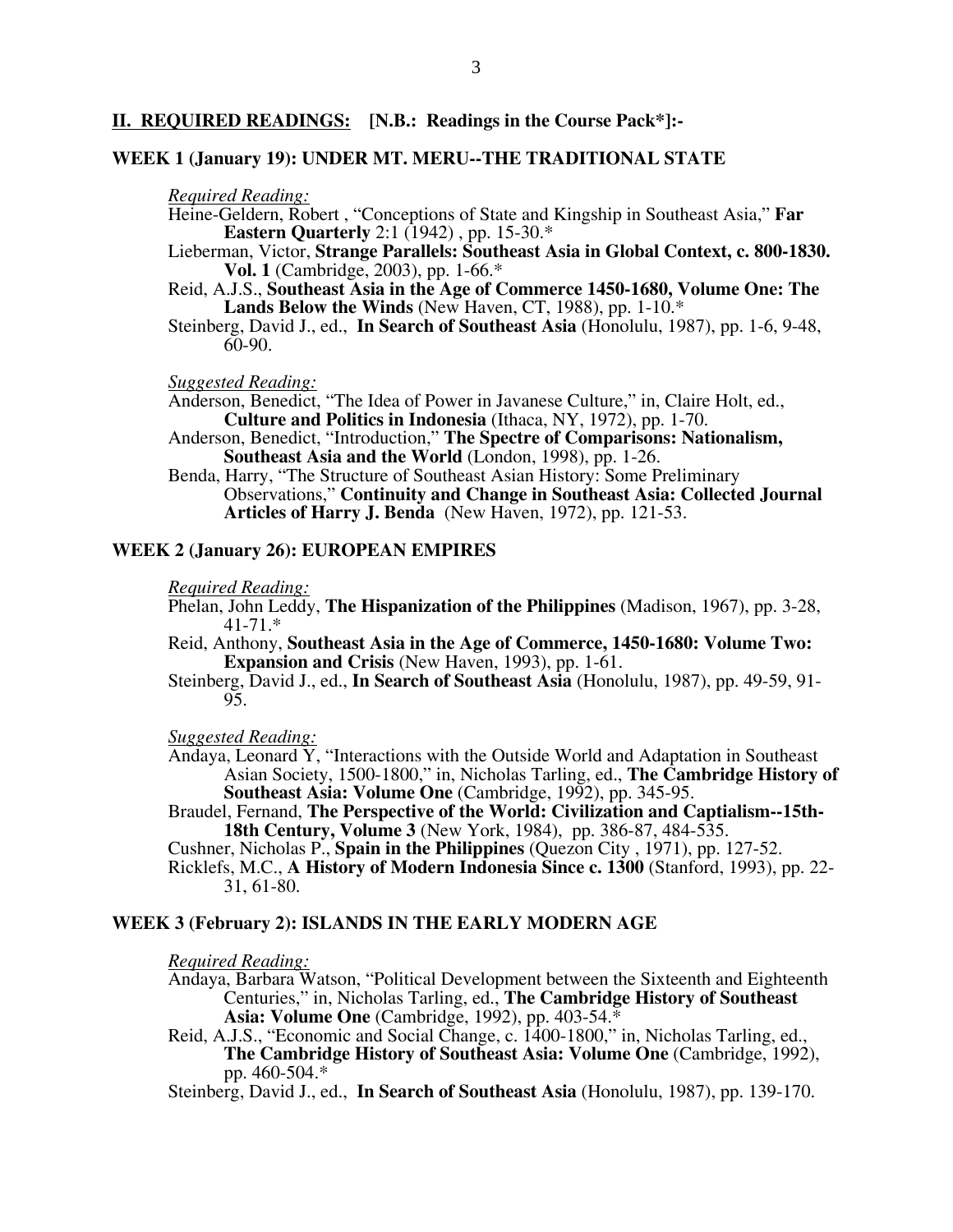*Reading for Texture:* 

Baum, Vicki, **Tale of Bali,** Basil Creighton, trans. (New York, 1938),pp. 395-417. Conrad, Joseph, **Lord Jim** (London, 1900), chapters 21-45.

*Suggested Reading:* 

- Carey, Peter, "Waiting for the 'Just King': The Agrarian World of South-Central Java from Giyanti (1755) to the Java War (1825-30), **Modern Asian Studies** 20, no. 1 (1986), pp. 59-137.
- Cushner, Nicholas P., **Spain in the Philippines** (Quezon City , 1971), pp. 101-26, 153- 85.
- Phelan, James L., **The Hispanization of the Philippines** (Madison, WI, 1959), pp. 105- 35.
- Reid, Anthony, **Southeast Asia in the Age of Commerce, 1450-1680: Volume Two: Expansion and Crisis** (New Haven, 1993), pp. 62-131.
- Ricklefs, M.C., **A History of Modern Indonesia Since c. 1300** (Stanford, 1993), pp. 81- 118.
- Scott, William Henry, **Barangay: Sixteenth-Century Philippine Culture and Society** (Quezon City, 1994), pp. 127-57.
- Warren, James, "Slavery and the Impact of External Trade: The Sulu Sultanate in the 19th Century," in, A.W. McCoy and E.C. de Jesus, eds., **Philippine Social History: Global Trade and Local Transformations** (Honolulu, 1982), pp. 415- 44.

#### **WEEK 4 (February 9): MAINLAND RESPONSE TO COLONIALISM**

#### *Required Reading:*

Reid, A.J.S., **Southeast Asia in the Age of Commerce, 1450-1680. Volume Two: Expansion and Crisis** (New Haven, 1993), pp. 202-66.

Steinberg, David J., ed., **In Search of Southeast Asia** (Honolulu, 1987), pp. 99-138. Yoneo Ishii, "History and Rice Growing," in, Yoneo Ishii, ed., **Thailand: A Rice-**

**Growing Society** (Honolulu, 1978), pp. 15-39.\*

*Reading for Texture:* 

Landon, Margaret, **Anna and the King of Siam** (New York: John Day, 1944), pp. 1-3, 23-78.

*Suggested Reading:* 

Anderson, Benedict, "Studies in the Thai State: The State of Thai Studies," in, Eliezer B. Ayal, ed., **The Study of Thailand: Analyses of Knowledge, Approaches and Prospects** (Athens, OH, 1978), pp. 193-257.

- Lieberman, Victor, "Local Integration and Eurasian Analogies: Structuring Southeast Asian History, c.1350-c.1830," **Modern Asian Studies** 27, no. 3 (1993), pp. 475- 572.
- Winichakul, Thongchai, **Siam Mapped: A History of the Geo-Body of a Nation** (Honolulu, 1994), pp. 62-80.

#### **WEEK 5 (February 16): ECOLOGICAL & ECONOMIC TRANSFORMATIONS**

#### *Required Reading:*

- Adas, Michael, **The Burma Delta: Economic Development and Social Change on an Asian Rice Frontier, 1852-1941** (Madison, WI, 1974), pp. 3-38.\*
- Elson, Robert, "International Commerce, the State, and Society: Economic and Social Change," in, Nicholas Tarling, ed., **The Cambridge History of Southeast Asia: Volume Two** (Cambridge, 1992), pp. 127-191.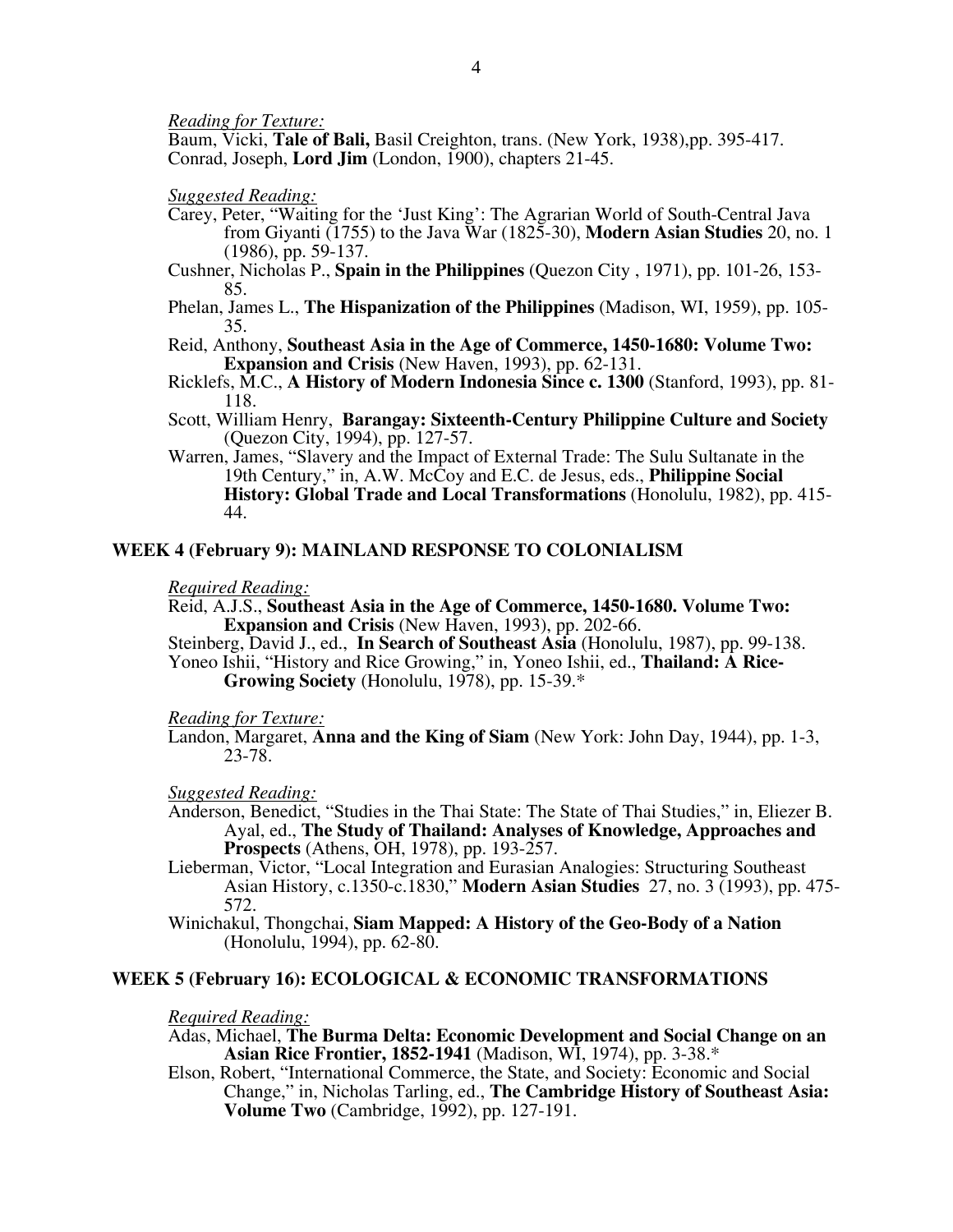- McCoy, Alfred W., "Introduction," in, Alfred McCoy & Ed. C. de Jesus, eds., **Philippine Social History** (Honolulu, 1982), pp. 1-14.\*
- Reid, Anthony, **Southeast Asia in the Age of Commerce, 1450-1680: Volume Two: Expansion and Crisis** (New Haven, 1993), pp. 267-325.

#### *Reading for Texture:*

Lederer, William J. and Eugene Burdick, **The Ugly American** (New York, 1958), pp. 205-231.

Jose, F. Sionel, **Po-on** (Manila, 1984 ), Part I (chapters 3-9).

*Suggested Reading:* 

Brocheux, Pierre, **The Mekong Delta: Ecology, Economy, and Revolution, 1860-1960** (Madison, WI, 1995), pp. 1-50.

Cushner, Nicholas P., **Spain in the Philippines** (Quezon City , 1971), pp. 186-209. McLennan, Marshall S., "Changing Human Ecology on the Central Luzon Plain: Nueva

Ecija, 1705-1939," in, A.W. McCoy and E.C. de Jesus, eds., **Philippine Social History: Global Trade and Local Transformations** (Honolulu, 1982), pp. 57-91.

Steinberg, David J., ed., **In Search of Southeast Asia** (Honolulu, 1987), pp. 219-44. Wolf, Eric, **Europe and the People Without History** (Berkeley, 1982), pp. 310-53.

#### **WEEK 6 (February 23): PLANTATION & PROLETARIAT**

#### *Required Reading:*

Geertz, Clifford, **Agricultural Involution** (Berkeley, 1963), pp. 12-37, 83-123.\* Murphey, Rhoads, "Traditionalism and Colonialism: Changing Urban Roles in Asia," **Journal of Asian Studies** 29:1 (1969), pp. 67-84.\*

Steinberg, David J., ed., **In Search of Southeast Asia** (Honolulu, 1987), pp. 247-68.

*Reading for Texture:* 

- Maugham, W. Somerset, **The Complete Short Stories W. Somerset Maugham** (New York, 1934), pp. 184-216 ("The Letter"), 641-70 ("Footprints in the Jungle.")
- Marr, David G., ed., **The Red Earth: A Vietnamese Memoir of Life on a Colonial Rubber Plantation**, by Tran Tu Binh, John Spragens, Jr., trans. (Athens, OH, 1985), pp. 15-45.
- Multatuli, **Max Havelaar; or, The Coffee Auctions of the Dutch Trading Company** (Amherst, 1982), pp. 62-77, 114-32.
- Szekely, Ladislao, **Tropic Fever: The Adventures of a Planter in Sumatra**, Marion Saunders, trans. (New York, 1979), pp. 45-111.
- Vu Trong Phung, "Household Servants," in, Greg Lockhart and Monique Lockhart, trans., **The Light of the Capital** (New York, 1996), pp. 121-156.

*Suggested Reading:*

- Knight, G.R., "The Java Sugar Industry as a Capitalist Plantation: A Reappraisal," in, E. Valentine Daniel, Henry Bernstein, and Tom Brass, eds., **Plantations, Proletarians and Peasants in Colonial Asia** (London, 1992), pp. 68-86.
- Murray, Martin J., "'White Gold' or 'White Blood'?: The Rubber Plantations of Colonial Indochina, 1910-40," in, E. Valentine Daniel, Henry Bernstein, and Tom Brass, eds., **Plantations, Proletarians and Peasants in Colonial Asia** (London, 1992), pp. 41-67.
- Ricklefs, M.C., **A History of Modern Indonesia Since c. 1300** (Stanford, 1993), pp. 119-30.
- Scott, James C., **Moral Economy of the Peasant** (New Haven, CT, 1976), pp. 56-90.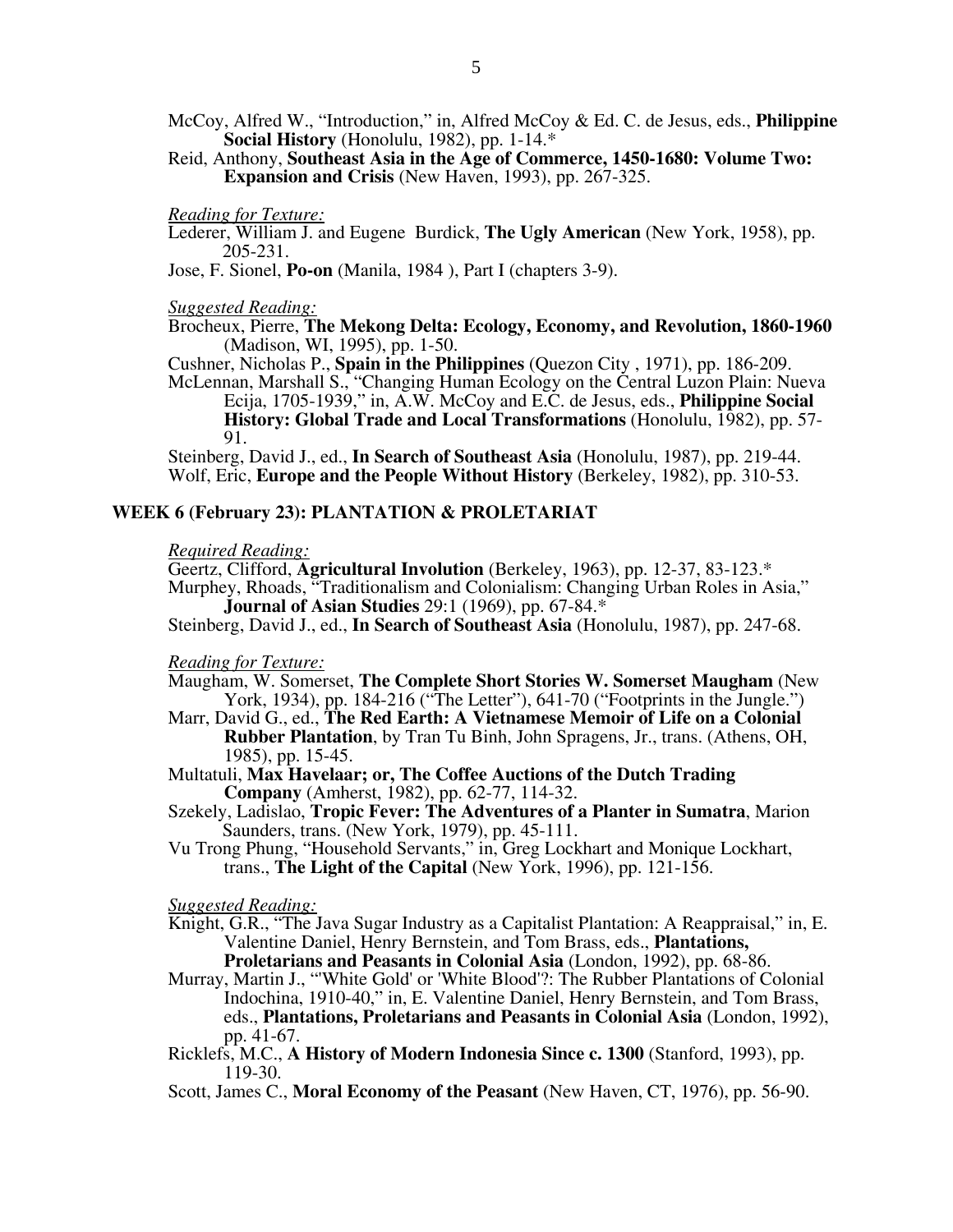#### **[N.B.: Thursday, March 4, Take-Home Midterm Exam Distributed in Class]**

#### **WEEK 7 (March 2): HIGH COLONIALISM**

#### *Required Reading:*

- Friend, Theodore, **Blue Eyed Enemy: Japan Against the West in Java and Luzon, 1942-1945** (Princeton, 1988), pp. 14-53.\*
- Steinberg, David J., ed., **In Search of Southeast Asia** (New York, 1971), pp. 173-218. Trocki, Carl A., "Political Structures in the Nineteenth and Early Twentieth Centuries," in, Nicholas Tarling, ed., **The Cambridge History of Southeast Asia: Volume Two** (Cambridge, 1992), pp. 79-127.

*Reading for Texture:* 

Maugham, W. Somerset,**The Complete Short Stories W. Somerset Maugham** (New York, 1934), pp. 267-95 ("The Outstation"), 296-321 ("The Yellow Streak.")

Orwell, George, "Shooting an Elephant," **A Collection of Essays by George Orwell** (New York, 1954), pp. 154-62.

Orwell, George, **Burmese Days** (London, 1934), chapters 1-3.

Tam Lang, "I Pulled a Rickshaw," in, Greg Lockhart and Monique Lockhart, trans., **The Light of the Capital** (New York, 1996), pp. 51-120.

#### *Suggested Reading:*

May, Glenn A., **Social Engineering in the Philippines: The Aims, Execution, and Impact of American Colonial Policy, 1900-1913** (Westport, 1980), pp. 3-38.

Ricklefs, M.C., **A History of Modern Indonesia Since c. 1300** (Stanford, 1993), pp. 131-62.

Sutherland, Heather, **The Making of a Bureaucratic Elite** (Singapore, 1979), pp. 1-18. Taylor, Robert H., **The State in Burma** (Honolulu, 1987), pp. 66-147.

#### **[N.B.: Tuesday, March 9, Midterm Exam Due at Start of Class]**

#### **WEEK 8 (March 9): ORIGINS OF NATIONALISM**

#### *Required Reading:*

- Anderson, Benedict, **Imagined Communities: Reflections on the Origin and Spread of Nationalism** (London, 1983), pp. 1-46.
- Benda, Harry, "Political Elites in Colonial Southeast Asia," **Continuity and Change in Southeast Asia: Collected Journal Articles of Harry J. Benda** (New Haven, 1972), pp. 186-204.\*

Cushner, Nicholas P., **Spain in the Philippines** (Quezon City, 1971), pp. 210-29.\*

Steinberg, David J., ed., **In Search of Southeast Asia** (Honolulu, 1987), pp. 247-81, 292-311.

*Reading for Texture:*

- Rizal, Jose, **Noli Me Tangere** (Makati City, 1996), pp. 31-40 (chapter 6), 123-30 (chapter 21), 423-31 (chapter 50).
- Truong Buu Lam, **Patterns of Vietnamese Response to Foreign Intervention: 1858- 1900** (New Haven, 1967), pp. 66-72.

*Suggested Reading:* 

Ileto, Reynaldo, **Pasyon and Revolution: Popular Movements in the Philippines, 1840-1910** (Manila, 1979), pp. 37-91.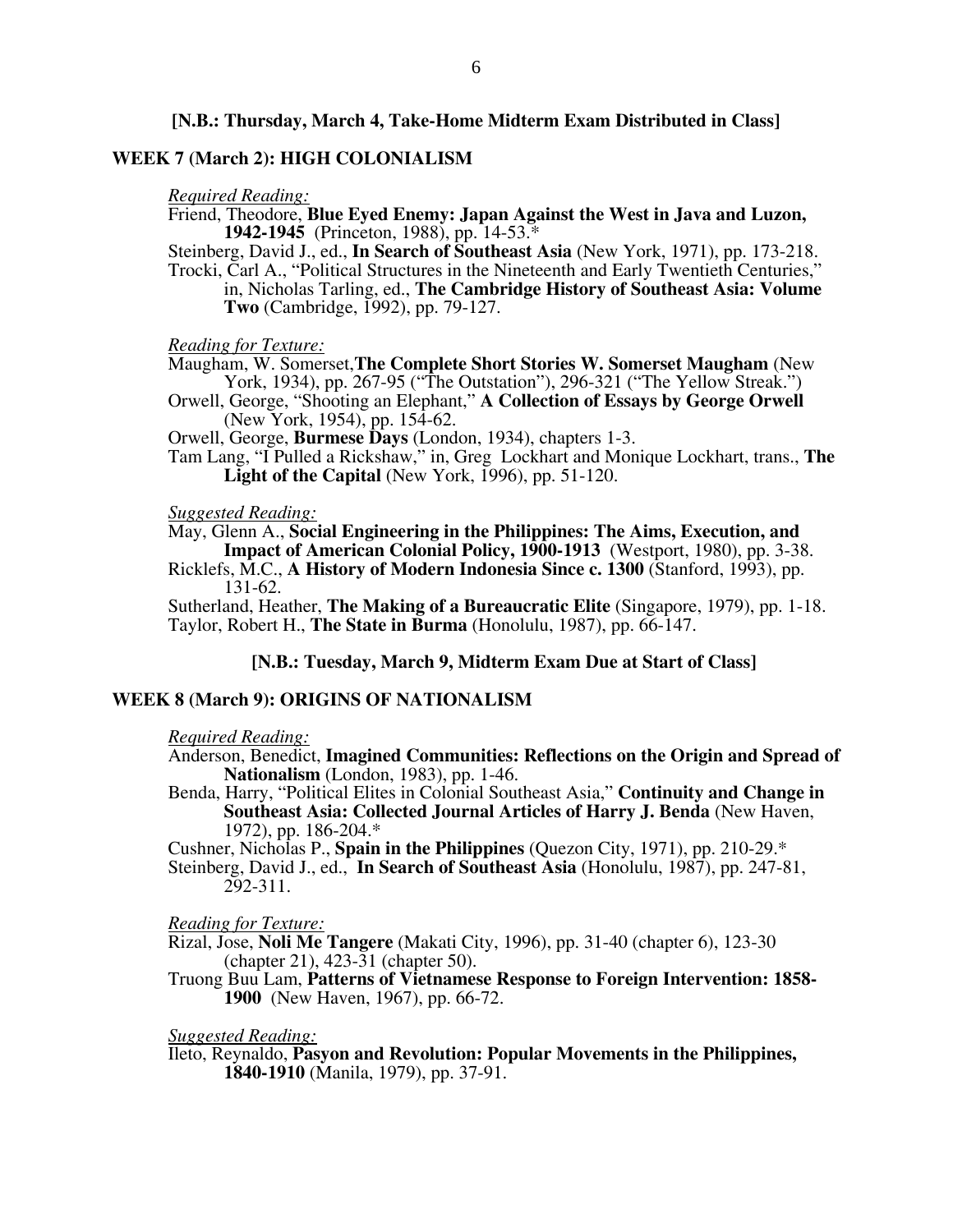- Ileto, Reynaldo C., "Religion and Anti-Colonial Movements," in, Nicholas Tarling, ed., **The Cambridge History of Southeast Asia: Volume Two** (Cambridge, 1992) pp. 193-244.
- Ricklefs, M.C., **A History of Modern Indonesia Since c. 1300** (Stanford, 1993), pp. 163-80.

#### **WEEK 9 (March 16): MODERN NATIONALIST MOVEMENTS**

#### *Required Reading:*

- Anderson, Benedict, **Imagined Communities: Reflections on the Origin and Spread of Nationalism** (London, 1983), pp. 113-54, 163-85.
- Kratoska, Paul, and Ben Batson, "Nationalism and Modernist Reform," in, Nicholas Tarling, ed., **The Cambridge History of Southeast Asia: Volume Two**  (Cambridge, 1992), pp. 245-320.

#### *Reading for Texture:*

U Nu, **Saturday's Son: Memoir of the Former Prime Minister of Burma** (New Haven, CT, 1975), pp. 87-101.

#### *Suggested Reading:*

- McCoy, Alfred W., "Quezon's Commonwealth: The Emergence of Philippine Authoritarianism," in, Ruby Paredes, ed., **Philippine Colonial Democracy** (New Haven, CT, 1989), pp. 114-60.
- Ricklefs, M.C., **A History of Modern Indonesia Since c. 1300** (Stanford, 1993), pp. 181-95.
- Scott, James C., **Moral Economy of the Peasant** (New Haven, CT, 1976), pp. 114-56. Steinberg, David J., ed., **In Search of Southeast Asia** (Honolulu, 1987), pp. 282-91, 312- 45.

#### **WEEK 10 (April 23): WORLD WAR II & JAPANESE OCCUPATION**

#### *Required Reading:*

- Anderson, Benedict, **Java in a Time of Revolution: Occupation and Resistance, 1944- 46** (Ithaca, NY, 1972), pp. 1-60.\*
- Anderson, B.R. O'G., "Japan: 'The Light of Asia,'" in, Josef Silverstein, ed., **Southeast Asia in World War II: Four Essays** (New Haven, 1966), pp. 13-31.\*
- Benda, Harry J., "The Japanese Interregnum in Southeast Asia," in, Grant Goodman, ed., **Imperial Japan and Asia: A Reassessment** (New York, 1967), pp. 65-79.\*
- McCoy, Alfred, "Introduction," in, Alfred W. McCoy, ed., **Southeast Asia Under Japanese Occupation** (New Haven, CT, 1980), pp. 1-11.\*
- Steinberg, David J., ed., **In Search of Southeast Asia** (Honolulu, 1987), pp. 349-55.

#### *Reading for Texture:*

Baw Maw, **Breakthrough in Burma** (New Haven, 1968), pp. 51-137.

- Keith, Agnes Newton, **Three Came Home** (Boston, 1947), pp. 29-44.
- Tran Van Mai, "Who Committed This Crime," in, Ngo Vinh Long, **Before the Revolution** (New York, 1973), pp. 221-276.
- U Nu, **Saturday's Son: Memoir of the Former Prime Minister of Burma** (New Haven, CT, 1975), pp. 102-34.

#### *Suggested Reading:*

Cheah Boon Kheng, "The Social Impact of the Japanese Occupation of Malaya (1942- 1945)," in, Alfred W. McCoy, ed., **Southeast Asia Under Japanese Occupation** (New Haven, 1980), pp. 91-124.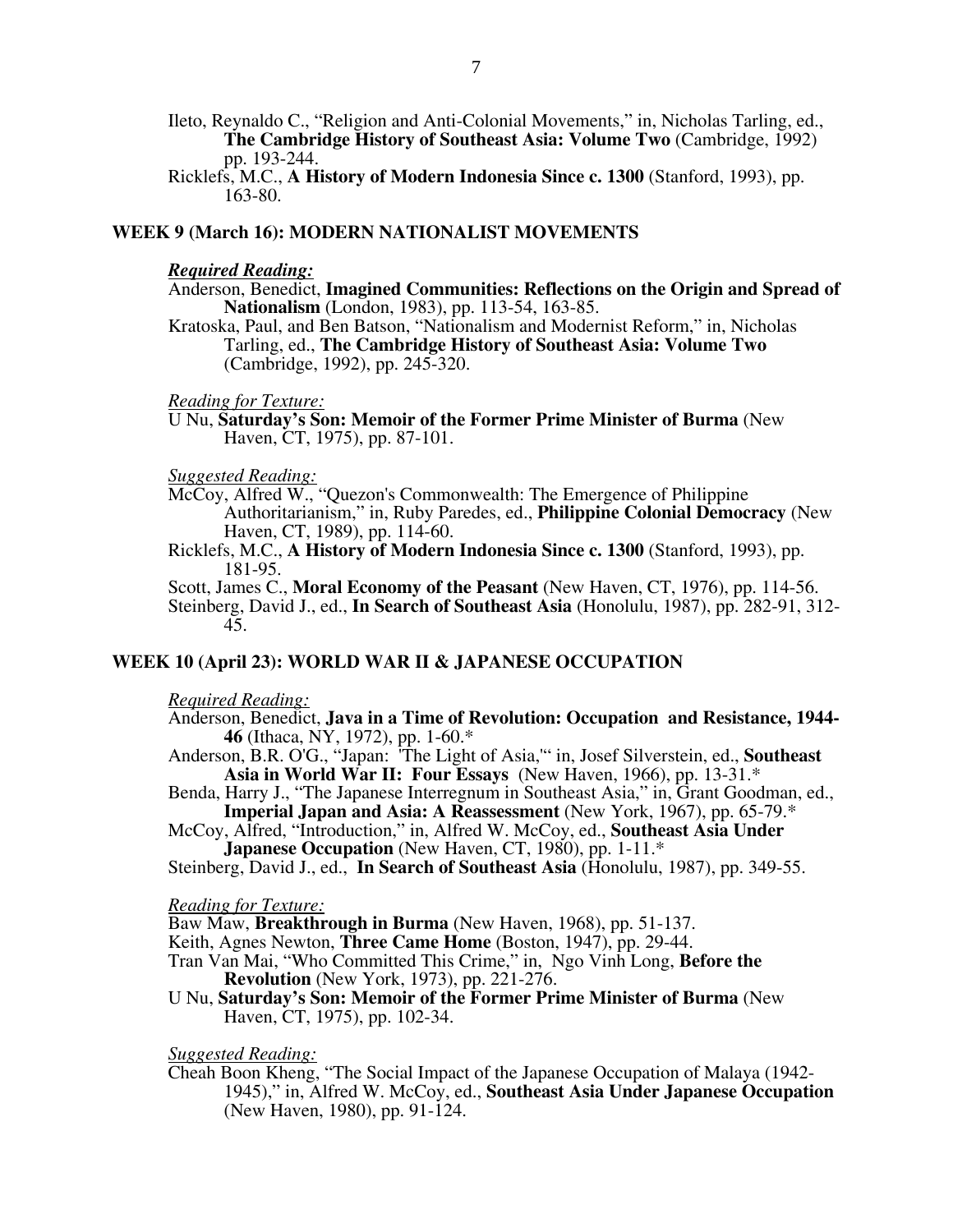Reid, A.J.S., "Indonesia: From Briefcase to Samurai Sword," in, Alfred W. McCoy, ed., **Southeast Asia Under Japanese Occupation** (New Haven, 1980), pp. 16-32.

Ricklefs, M.C., **A History of Modern Indonesia Since c. 1300** (Stanford, 1993), pp. 199-211.

Steinberg, David J., "The Philippine 'Collaborators': Survival of an Oligarchy," in, Josef Silverstein, ed., **Southeast Asia in World War II: Four Essays** (New Haven, CT, 1966), pp. 67-86.

Truong Buu Lam, "Japan and the Disruption of the Vietnamese Nationalist Movement," in, Walter E. Vella, ed., **Aspects of Vietnamese History**(Honolulu, 1973), pp. 237-70.

#### **[N.B.: SPRING BREAK, March 27-April 4, 2010]**

#### **WEEK 11 (April 6): NATIONAL REVOLUTIONS**

*Required Reading:*

Huynh Kim Khanh, "The Vietnamese August Revolution," **Journal of Asian Studies**  30:4 (1970), pp. 761-82.\*

Steinberg, David J., ed., **In Search of Southeast Asia** (Honolulu, 1987), pp. 356-73.

*Suggested Reading:* 

Anderson, Benedict, **Java in a Time of Revolution: Occupation and Resistance, 1944-46**  (Ithaca, NY, 1972), pp. 125-66.

Friend, Theodore, **Blue-Eyed Enemy: Japan against the West in Java and Luzon, 1942-1945** (New Haven, CT, 1988), pp. 211-39.

Marr, David, "World War II and the Vietnamese Revolution," in Alfred W. McCoy, ed., **Southeast Asia Under Japanese Occupation** (New Haven, CT, 1980), pp. 125-51.

Marr, David, **Vietnam 1945: The Quest for Power** (Berkeley, 1995), pp. 347-401.

Reid, A.J.S., **The Indonesian Revolution** (Melbourne, 1974), pp. 19-76

Ricklefs, M.C., **A History of Modern Indonesia Since c. 1300** (Stanford, 1993), pp. 212-33.

Wolf, Eric R., **Peasant Wars of the Twentieth Century** (New York, 1969), pp. 159- 207.

#### **[N.B.: Thursday, April 8, Essay Outlines Due at Start of Class.]**

#### **WEEK 12 (April 13): COMMUNIST MOVEMENTS**

#### *Required Reading:*

Fegan, Brian, "The Social History of a Central Luzon Barrio," in, Alfred McCoy & Ed. C. de Jesus, eds., **Philippine Social History** (Honolulu, 1982), pp. 91-130.\*

Kerkvliet, Ben, **The Huk Rebellion** (Berkeley, 1977), pp. 1-25, 110-55.\* Steinberg, David J., ed., **In Search of Southeast Asia** (Honolulu, 1987), pp. 374-86.

*Reading for Texture:*

Greene, Graham, **The Quiet American** (New York, 1996), chapters 1-5 (Part I).

Lartéguy, Jean, **Yellow Fever** (New York, 1965), pp. 191-276.

Pomeroy, William J., **The Forest** (New York, 1963), pp. 7-44.

Suyin, Han, **And the Rain My Drink** (London, 1956), chapters 1-4 (pp. 11-69).

Taruc, Luis, **Born of the People** (New York, 1954), pp. 17-54.

Truong Nhu Tang, **A Vietcong Memoir: An Inside Account of the Vietnam War and Its Aftermath,** with David Chanoff and Doan Van Toai (New York, 1985), pp. 1- 32, 63-80.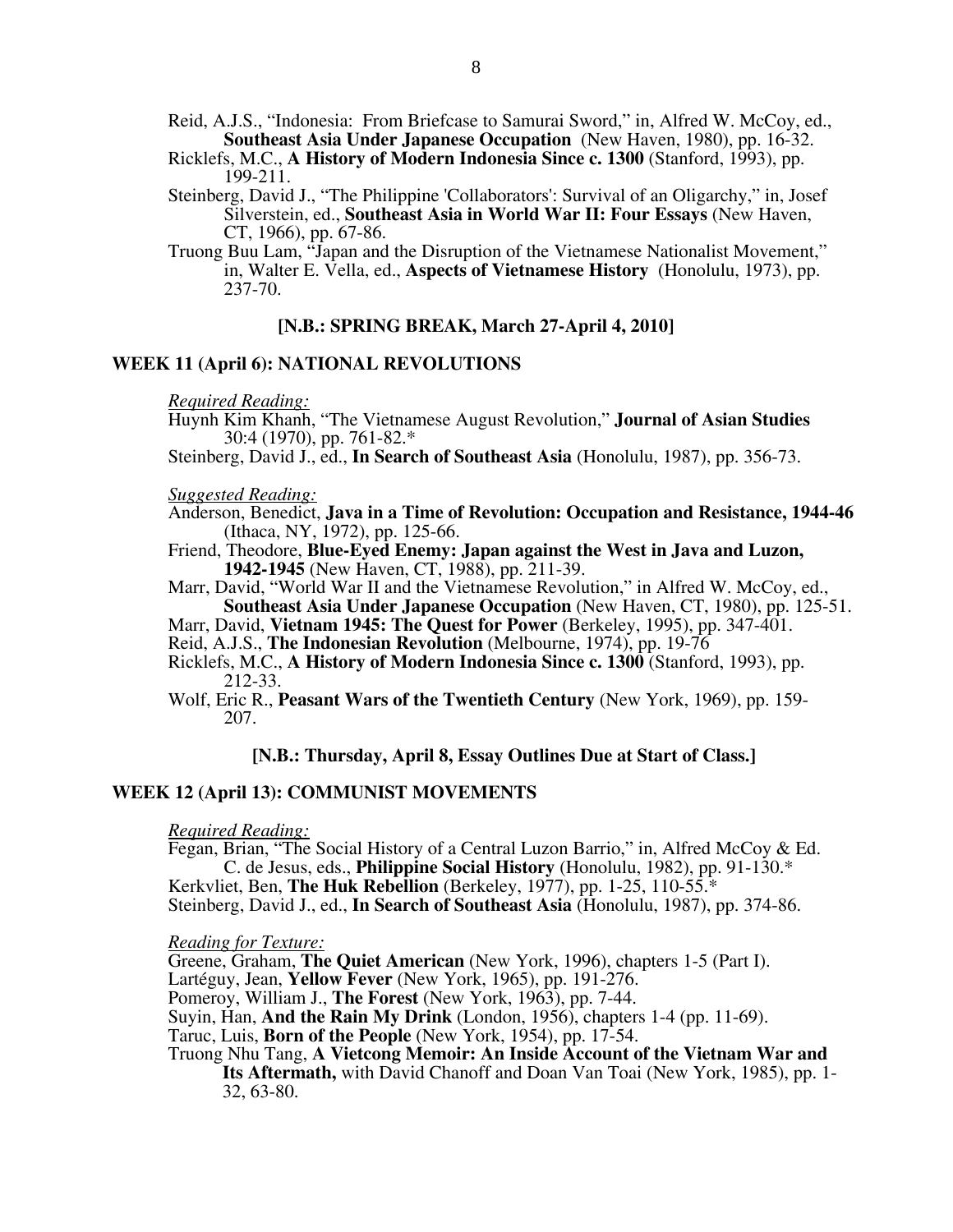*Suggested Reading:*

- Duiker, William J., **The Communist Road to Power in Vietnam** (Boulder, 1981), pp. 7- 55.
- Lintner, Bertil, **The Rise and Fall of the Communist Party of Burma** (Ithaca, 1990), pp. 1-54
- Mortimer, Rex, "Traditional Modes and Communist Movements: Change and Protest in Indonesia," in, J.W. Lewis, ed., **Peasant Rebellion and Communist Revolution in Asia** (Stanford, 1974), pp. 99-123.
- Stenson, Michael, "The Ethnic and Urban Bases of the Communist Revolution in Malaya," in, J. Lewis, ed., **Peasant Rebellion and Communist Revolution in Asia** (Stanford, 1974), pp. 125-50.

#### **[N.B.: Tuesday, April 20, Essays Due at Start of Class.]**

#### **WEEK 13 (April 20): DECLINE OF DEMOCRACY**

#### *Required Reading:*

- Crouch, Harold, "The Trend to Authoritarianism: The Post-1945 Period," in, Harry Aveling, ed., **The Development of Indonesian Society** (St. Lucia, Qld., 1979), pp. 166-204.\*
- Kingsbury, Damien, **The Politics of Indonesia** (Oxford, 1998), pp. 39-70.\*
- Scott, James, "The Erosion of Patron-Client Bonds and Social Change in Southeast Asia," **Journal of Asian Studies** 32:1 (1972), pp. 5-37.\*
- Steinberg, David J., ed., **In Search of Southeast Asia** (Honolulu, 1987), pp. 394-404, 418-30, 431-42.
- Thompson, Mark R., **The Anti-Marcos Struggle: Personalistic Rule and Democratic Transition in the Philippines** (New Haven, 1995), pp. 15-48.\*

*Reading for Texture:*

- Anderson, Benedict R. O'G., and Ruchira Mendiones, eds. and trans*.,* **In the Mirror: Literature and Politics in Siam in the American Era** (Bangkok, 1985), pp. 109-140. (Witthayakon Chiangkun's "As If It had Never Happened"; Lao Khamhon's "You'll Learn Soon Enough.")
- Stewart, Frank, and John H. McGlynn, **Silenced Voices** (Honolulu, 2000), pp. 13-23, 193-198, 203-213 (Ahmad Tohari's "Village Dancer"; Abdul Latief's "I, the Accused"; Seno Gumira Ajidarma's "The Incident.")

#### *Suggested Reading:*

- Anderson, Benedict, "Cacique Democracy in the Philippines," **The Spectre of Comparisons: Nationalism, Southeast Asia and the World** (London, 1998), pp.  $192 - 226$ .
- Anderson, Benedict, "Elections in Southeast Asia," **The Spectre of Comparisons: Nationalism, Southeast Asia and the World** (London, 1998), pp. 265-84.
- Hewison, Kevin J., "The State and Capitalist Development in Thailand," in, Richard Higgot & Richard Robison, eds., **Southeast Asia: Essays in the Political Economy of Structural Change** (London, 1985), pp. 266-293.
- Owen, Norman, "Economic and Social Change," in, Nicholas Tarling, ed., **The Cambridge History of Southeast Asia: Volume Two** (Cambridge, 1992), pp. 467-525.
- Ricklefs, M.C., **A History of Modern Indonesia Since c. 1300** (Stanford, 1993), pp. 237-83.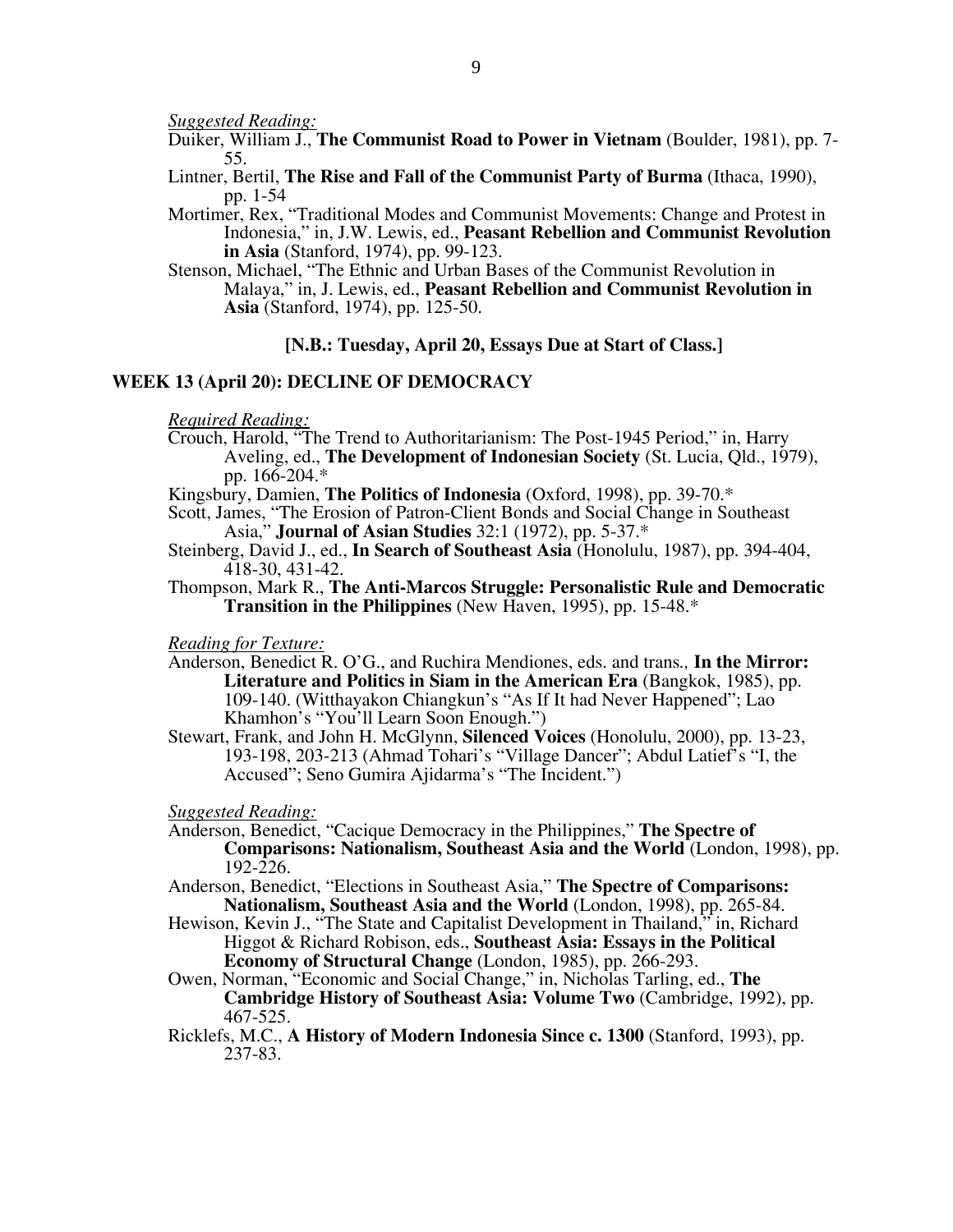#### **WEEK 14 (April 27): DICTATORSHIP**

#### *Required Reading:*

Anderson, Benedict R., "Old State, New Society: Indonesia's New Order in Comparative Historical Perspective," **Journal of Asian Studies** 42 (1983), pp. 477-96.\*

Kingsbury, Damien, **The Politics of Indonesia** (Oxford, 1998), pp. 77-98, 198-218.\*

Schwarz, Adam, **A Nation in Waiting: Indonesia in the 1990s** (Boulder, 1994), pp. 24- 48, 133-61.\*

Steinberg, David J., ed., **In Search of Southeast Asia** (Honolulu, 1987), pp. 387-93.

Thompson, Mark R., **The Anti-Marcos Struggle: Personalistic Rule and Democratic Transition in the Philippines** (New Haven, 1995), pp. 49-63.\*

Wurfel, David, **Filipino Politics: Development and Decay** (Ithaca, 1988), pp. 114-53.\*

#### *Reading for Texture:*

Ali, S. Husin, **Two Faces: Detention without Trial** (Kuala Lumpur, 1996), pp. v-vi, 1- 37, 151-165.

Roeder, O.G., **The Smiling General: President Soeharto of Indonesia** (Jakarta, 1969), pp. 1-3, 7-45, 93-135, 139-71, 179-89.

Spence, Hartzell, **Marcos of the Philippines** (Cleveland, 1969), pp. 7-48, 123-93, 298- 324.

#### *Suggested Reading:*

Bresnan, John, **Managing Indonesia: The Modern Political Economy** (New York, 1993), pp. 7-28.

Emmerson, Donald K., "Understanding the New Order: Bureaucratic Pluralism in Indonesia, **Asian Survey** 23:11 (1983), pp. 1220-1239.

Ricklefs, M.C., **A History of Modern Indonesia Since c.1300** (Stanford, 1993), pp. 284- 309.

Robison, Richard, "Class, Capital and the State in New Order Indonesia," in, Richard Higgott & Richard Robison, eds., **Southeast Asia: Essays in the Political Economy of Structural Change** (London, 1985), pp. 295-335.

#### **WEEK 15 (May 4): PEOPLE-POWER REVOLUTIONS**

*Required Reading:*

Hewison, Kevin, "Emerging Social Forces in Thailand: New Political and Economic Roles," in, Richard Robison and David S.G. Goodman, eds., **The New Rich in Asia: Mobile Phones, McDoncald's and Middle Class Revolution** (London, 1993), pp.137-57.\*

McCargo, Duncan, **Chamlong Srimuang and the New Thai Politics** (New York, 1997), pp. 19-66, 239-74.\*

Sidel, John T., "Macet Total: Logics of Circulation and Accumulation in the Demise of Indonesia's New Order," **Indonesia** 66 (October 1998), pp. 159-94.\*

Thompson, Mark R., **The Anti-Marcos Struggle: Personalistic Rule and Democratic Transition in the Philippines** (New Haven, 1995), pp. 114-61.\*

*Reading for Texture:*

Aung San Suu Kyi, **Letters from Burma** (New York, 1996), pp. 3-17, 23-25, 43-45, 71- 81, 107-109, 119-129, 135-137, 147-157, 179-197, 203-209.

Pascal Khoo Thwe, **From the Land of the Green Ghosts: A Burmese Odyssey** (New York, 2002), pp. 155-213.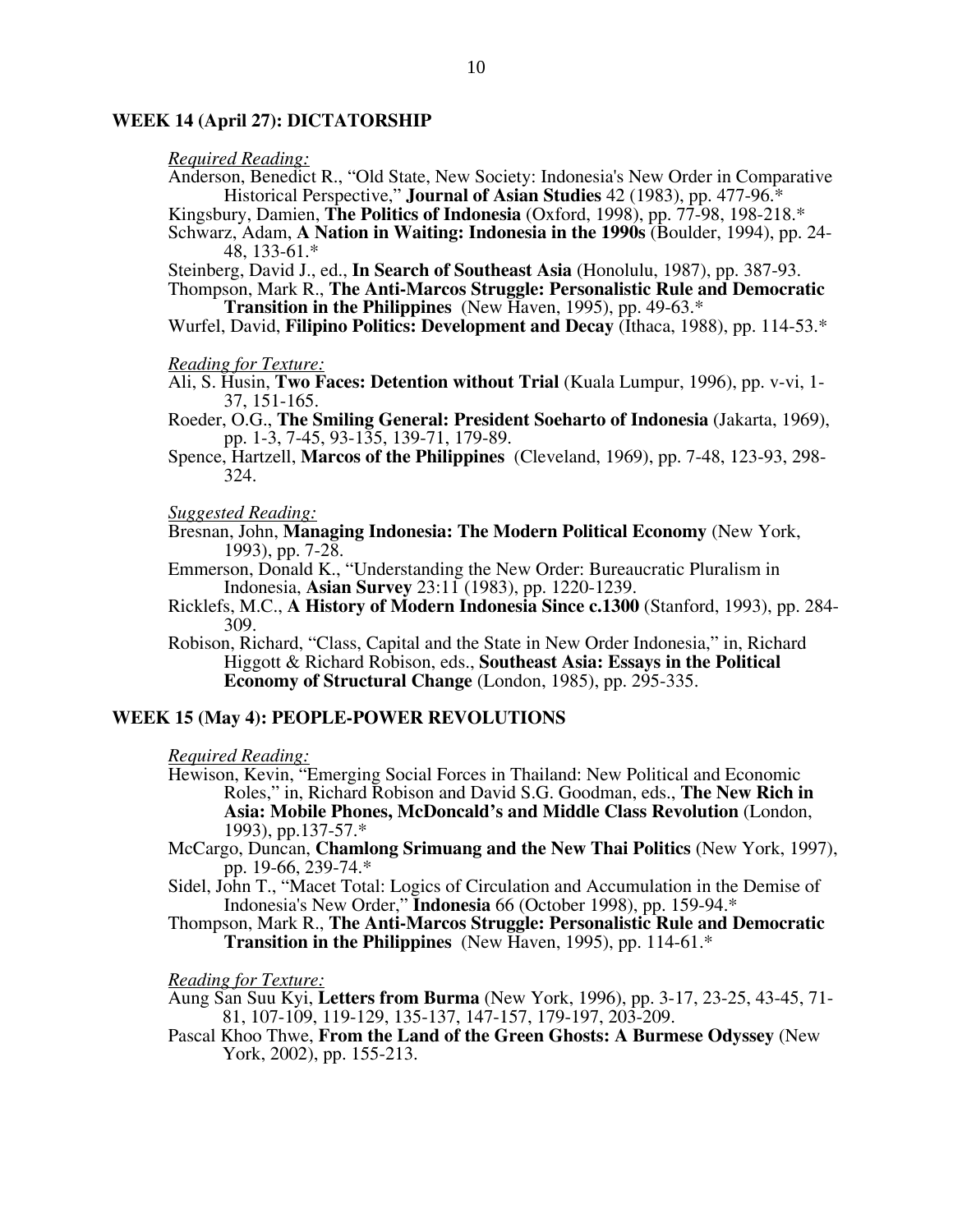*Suggested Reading:* 

Anderson, Benedict, "Withdrawal Symptoms," **The Spectre of Comparisons:** 

**Nationalism, Southeast Asia and the World** (London, 1998), pp. 139-173. Emmerson, Donald K., "Exit and Aftermath: The Crisis of 1997-98," in, Donald K.

Emmerson, ed., **Indonesia Beyond Suharto: Polity, Economy, Society, Transition** (Armonk, NY, 1999), pp. 295-343.

Hedman, Eva-Lotta E. and John T. Sidel, **Philippine Politics and Society in the Twentieth Century** (London, 2000), pp. 13-29.

McCoy, Alfred W., **Closer Than Brothers: Manhood at the Philippine Military Academy** (New Haven, 1999), chapter 7.

Wurfel, David, **Filipino Politics: Development and Decay** (Ithaca, 1988), pp. 233-324.

**[N.B.: Final Examination at 7:45 a.m. SATURDAY, MAY 15]**

#### **III. BACKGROUND BIBLIOGRAPHY [For Research Papers]:-**

#### **WEEK 1: THE TRADITIONAL STATE**

Andaya, Leonard, **The Kingdom of Johore, 1641-1728** (Kuala Lumpur, 1975).

- Christie, Jan Wisserman, "Negara, Mandala and Despotic State: Images of Early Java, in, David Marr & A.C. Milner, eds., **Southeast Asia in the 9th to 14th Centuries**  (Canberra, 1986), pp. 65-93.
- Christie, Jan Wisseman, "Raja and Rama: The Classical State in Early Java," in, Lorraine Gesick, **Centers, Symbols, and Hierarchies: Essays on the Classical States of Southeast Asia** (New Haven, CT, 1983), pp. 9-44.
- Coedes, Georges, **The Indianized States of Southeast Asia** (Honolulu, 1968).
- Coedes, Georges, **The Making of Southeast Asia** (Berkeley, CA, 1966).

Errington, Shelly, "The Place of Regalia in Luwu," in, Lorraine Gesick, ed., **Center, Symbols, and Hierarchies, Essays on the Classical States of Southeast Asia**  (New Haven, CT, 1983), pp. 194-241.

- Geertz, Clifford, **Negara: The Theatre State in Nineteenth-Century Bali** (Princeton, NJ, 1980).
- Geertz, Clifford, **The Interpretations of Cultures: Selected Essays** (New York, 1973).
- Hall, Kenneth R., **Maritime Trade and State Development in Early Southeast Asia**  (Sydney, 1985), chapt. 1.
- Gullick, J.M., **Indigenous Political Systems of Western Malaya** (London, 1965).
- Kasetsiri, Charnvit, **The Rise of Ayudhya: A History of Siam in the 14th and 15th Centuries** (Kuala Lumpur, 1976).
- Kulke, Hermann, "The Early and the Imperial Kingdom in Southeast Asian History," in, David Marr & A.C. Milner, eds., **Southeast Asia in the 9th to 14th Centuries**  (Canberra, 1986), pp. 1-22.

Lieberman, Victor, **Southeast Asian Administrative Cycles** (Princeton, NJ, 1984). Mabbett, I.W., "Kingship in Angkor," **Journal of the Siam Society** 66: 2 (1978), pp. 1-58.

- Milner, A.C., **Kerajaan: Malay Political Culture on the Eve of Colonial Rule**  (Tuscon, 1982).
- Reid, A.J.S., "Trade and the Problem of Royal Power in Aceh, c. 1550-1700," in, Anthony Reid & Lance Castles, eds., **Pre-Colonial State Systems in Southeast Asia** (Kuala Lumpur, 1975).
- Reid, A.J.S. & Castles, Lance, eds., **Pre-Colonial State Systems in Southeast Asia**  (Kuala Lumpur, 1975).
- Ricklefs, M.C., **Jogjakarta Under Sultan Mangkubumi: 1749-1792** (London, 1974).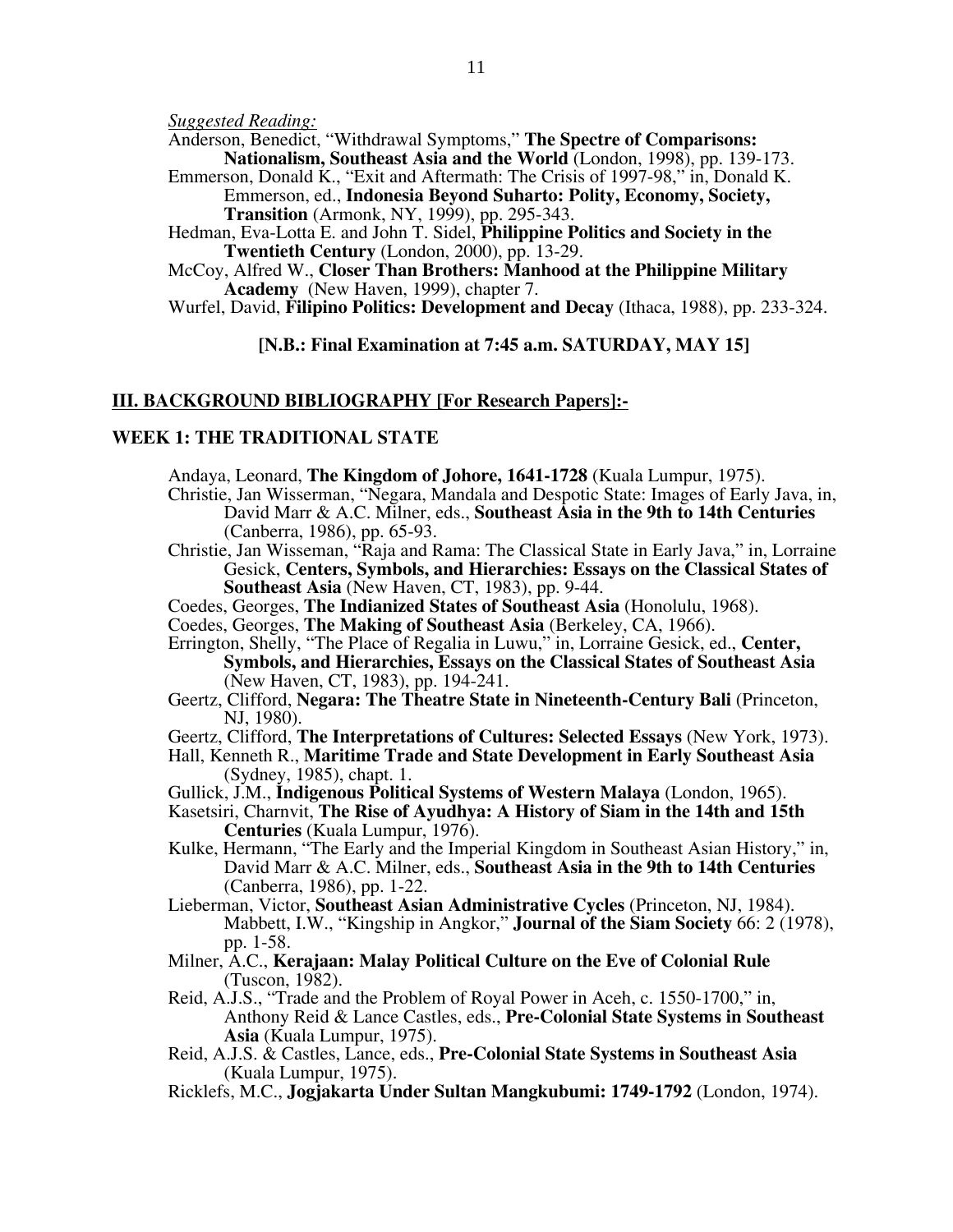- Stargardt, Janice, "Hydraulic Works and Southeast Asian Polities," in, David Marr & A.C. Milner, eds., **Southeast Asia in the 9th to 14th Centuries** (Canberra, 1986), pp. 23-39.
- Tambiah, S.J., **World Conqueror and World Renouncer** (Cambridge, MA, 1976), chapt. 6, 8.
- Warren, James, "The Sulu Zone: Commerce and the Evolution of a Multi-Ethnic Polity (1768-1898)," **Archipel** 18 (1979), pp. 223-30.
- Wolters, O.W., **History, Culture and Region in Southeast Asian Perspectives**  (Singapore, 1982).
- Woodside, Alexander B., **Vietnam and the China Model** (Cambridge, MA, 1971), chapt. 1,2.
- Wyatt, David K., "The Subtle Revolution of King Rama I of Siam," in, David K. Wyatt & Alexander Woodside, eds., **Moral Order and the Question of Change: Essays on Southeast Asian Thought** (New Haven, CT, 1982), pp. 9-52.

#### **WEEK 2: EUROPEAN EMPIRES**

Braudel, Fernand, **The Perspective of the World: Civilization and Captialism 15th-18th Century, Volume 3** (New York, 1984), pp. 21-88.

Reid, Anthony, **Southeast Asia in the Age of Commerce, 1450-1680: Volume Two: Expansion and Crisis** (New Haven, 1993), pp. 132-201.

#### **WEEK 3: ISLANDS IN THE EARLY MODERN AGE**

- Brissenden, R., "Patterns of Trade and Maritime Society Before the Coming of the Europeans," in, Elaine McKay, ed., **Studies in Indonesia History** (Melbourne, 1976).
- Kumar, Ann, "Developments in Four Societies over the Sixteenth to Eighteenth Centuries," in, Harry Aveling, ed., **The Development of Indonesian Society** (St. Lucia, Qld., 1979).
- Reid, A.J.S., "The Origins of Poverty in Indonesia," in, J.J. Fox et al., eds., **Indonesia: Australian Perspectives** (Canberra, 1980), pp. 441-54.
- Reid, A.J.S., "'Closed' and 'Open' Slave Systems in Pre-Colonial Southeast Asia," in, A.J.S. Reid, **Slavery, Bondage & Dependency in Southeast Asia** (St. Lucia, 1983).
- Reid, A., "Introduction: Slavery and Bondage in Southeast Asian History," in, Anthony Reid, ed., **Slavery and Bondage in Southeast Asia** (New York: St. Martin's Press, 1983), pp. 1-37.

Sutherland, Heather, "Slavery and the Slave Trade in South Sulawesi, 1600s-1800s," in, A.J.S. Reid, ed., **Slavery, Bondage and Dependency in Southeast Asia** (St. Lucia, Qld., 1983).

- "Symposium on Pre-Colonial Labour Relations," **Journal of Southeast Asian Studies** 15:2 (1984).
- Van Leur, J.C., **Indonesian Trade and Society** (The Hague, 1971), chapt. 1-3.

Warren, James, "Slave Markets and Exchange in the Malay World: The Sulu Sultanate, 1770-1878, **Journal of Southeast Asian Studies,** 8:2 (1977), pp. 162-75.

Warren, James, **The Sulu Zone, 1768-1898** (Singapore, 1981).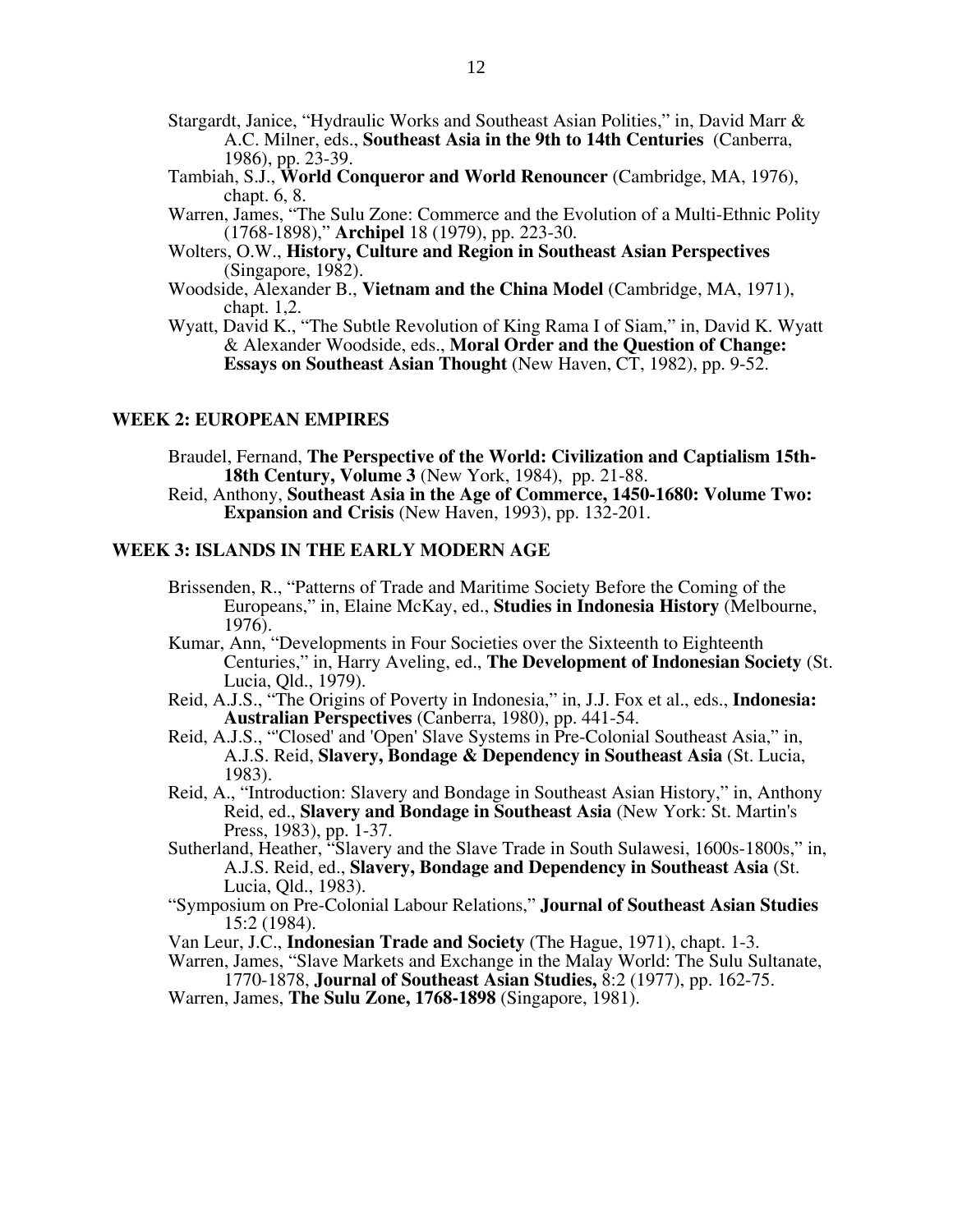#### **WEEK 4: MAINLAND RESPONSE TO COLONIALISM**

- Aung Twin, Michael, "Kingship, the Sangha, and Society in Pagan," in, Kenneth Hall & John Whitmore, eds., **Explorations in Early Southeast Asian History: The Origins of Southeast Asian Statecraft** (Ann Arbor, MI., 1976).
- Hanks, Lucien, "The Thai Social Order as Entourage and Circle," in, G.W. Skinner & A.T. Kirsch, eds., **Change and Persistence in Thai Culture** (Ithaca, NY, 1975).
- Leach, Edmund R., **Political Systems of Highland Burma** (Boston, 1965).
- Osborne, Milton, **The French Presence in Cochinchina & Cambodia: Rule and Response (1859-1905)** (Ithaca, NY, 1969).
- Terweil, B., "Bondage and Slavery in Early Nineteenth-Century Siam," in, A.J.S. Reid, ed., **Slavery, Bondage & Dependency in Southeast Asia** (St. Lucia, Qld., 1983).

#### **WEEK 5: ECOLOGICAL & ECONOMIC TRANSFORMATIONS**

- Adas, Michael, **The Burma Delta: Economic Development and Social Change on an Asian Rice Frontier, 1852-1941** (Madison, WI, 1974), chapt. 1.
- Alexander, J. & P., "Shared Poverty as Ideology: Agrarian Relationships in Colonial Java," **Man** 17:4 (1982).
- Alexander, J. & P., "Sugar, Rice and Irrigation in Colonial Java," **Ethnohistory** 25 (1978).
- Boomgaard, Peter, "Morbidity and Mortality in Java, 1820-1880: Changing Patterns of Disease and Death," in, Norman Owen, ed., **Death and Disease in Southeast Asia** (Singapore, 1987).
- Breman, Jan, "The Village in Java and the Early Colonial State," **Journal of Peasant Studies** 9:4 (1982).
- Breman, Jan, **Control of Land and Labour in Colonial Java** (Dordrecht, 1983). Chatthip, Nartsupha & Suthy Prasartset, eds., **The Political Economy of Siam, 1851-1910** (Bangkok, 1981), pp. 1-41.
- Elson, Robert E., **Javanese Peasants and the Colonial Sugar Industry** (Kuala Lumpur, 1984).
- Ishii, Yoneo, ed., **Thailand: A Rice-Growing Society** (Honolulu, 1978). Jackson, J.C., **Planters and Speculators: Chinese and European Agricultural Enterprises in Malaya, 1786-1921** (Kuala Lumpur, 1968).
- Khoo, Kay Kim, **The Western Malay States 1850-1873: The Effects of Commercial Development on Malay Politics** (Kuala Lumpur, 1972). Knight, R., "Capitalism and Commodity Productions in Java," in, H. Alavi et al., eds., **Capitalism and Colonial Production** (London, 1982).
- Knight, R., "From Plantation to Padi-field: The Origins of the Nineteenth Century Transformation of Java's Sugar Industry," **Modern Asian Studies** 14:2 (1980).
- Kumar, A., "The Peasantry and the State on Java: Changes of Relationship, Seventeenth to Nineteenth Centuries," in, James Fox et al., eds., **Indonesia: Australian Perspectives** (Canberra, 1980), pp. 577-99.
- Lim, Teck Ghee, **Peasants and Their Agricultural Economy in Colonial Malaya, 1874-1941** (Kuala Lumpur, 1977).
- Owen, Norman, "The Rice Industry of Mainland Southeast Asia, 1850-1914," **Journal of Siam Society** 16:2 (1971).
- Stenson, Michael R., **Class, Race and Colonialism in West Malaysia** (St. Lucia, Queensland, 1980).
- Van Niel, Robert, **Living Conditions of Plantation Workers and Peasants on Java in 1939-1940 by the Coolie Budget Commission** (Ithaca, NY, 1956).
- White, B., "Agricultural Involution and its Critics: Twenty Years After," **Bulletin of Concerned Asian Scholars** 15:2 (1983).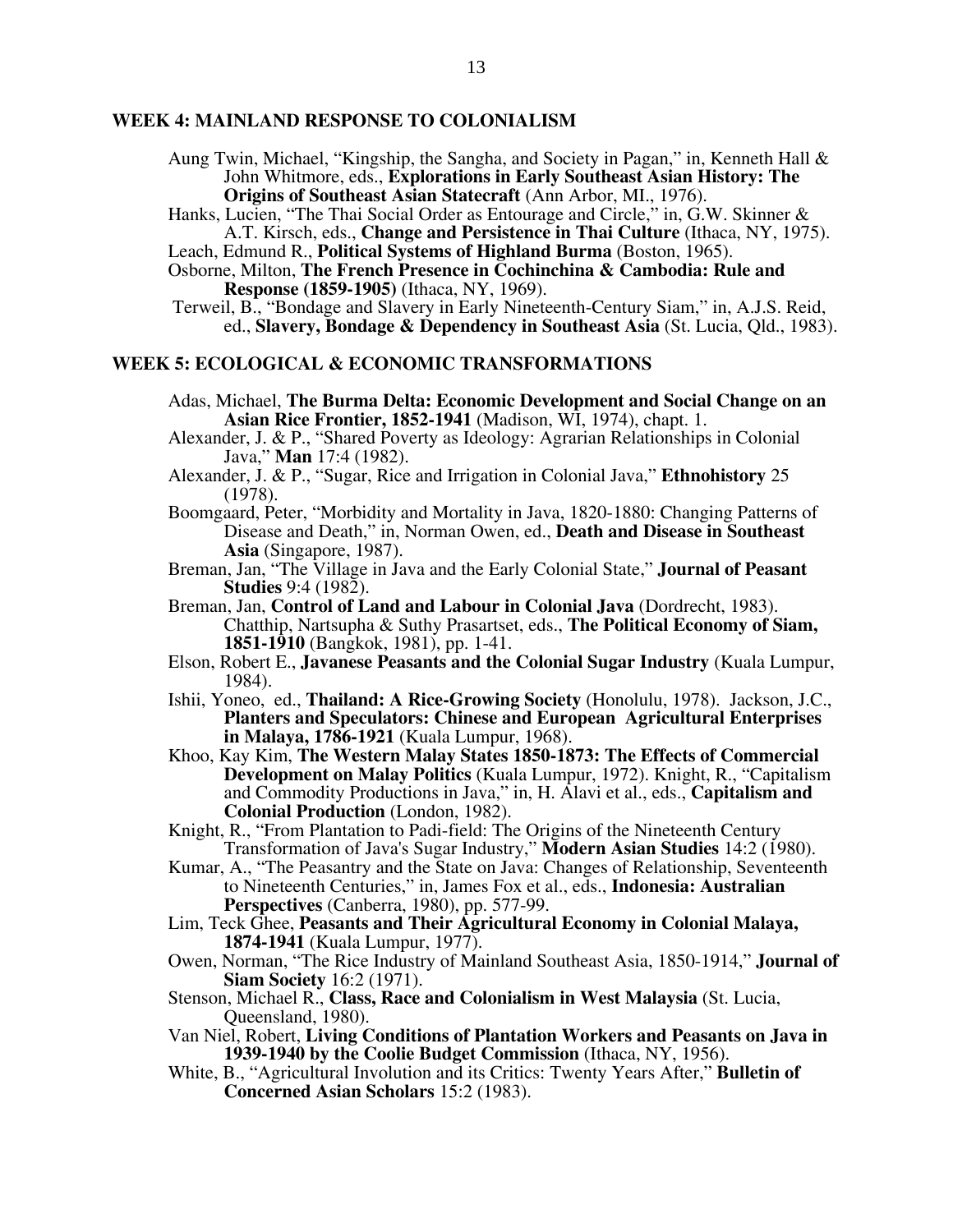White, B., "Demand for Labor and Population Growth in Colonial Java," **Human Ecology** 1:3 (1973), pp. 217-36

Wickberg, Edgar, **The Chinese in Philippine Life** (New Haven, CT, 1965), pp. 45-93. Wilson, Constance M., "Ethnic Participation in the Export of Thai Rice, 1885-1890," in,

Karl Hutterer, ed., **Economic Exchange and Social Interaction In Southeast Asia** (Ann Arbor, MI, 1977).

# **WEEK 6: PLANTATION, & PROLETARIAT**

Abeyasekere, S., **Jakarta: A History** (Singapore, 1987).

Castles, Lance, "The Ethnic Profile of Batavia," **Indonesia** 9 (1967).

- Ingleson, John, **In Search of Justice: Workers and Unions in Colonial Java, 1908- 1926** (Singapore, 1986).
- Ingleson, John, "Worker Consciousness and Labour Unions in Colonial Java," **Pacific Affairs**, 54:3 (1981), pp. 485-502.

Kartojiro, Sartono, "Agrarian Radicalism in Java: Its Setting and Development," in, Claire Holt, ed., **Culture & Politics in Indonesia** (Ithaca, NY, 1972).

- McGee, T.G., **The Southeast Asian City: A Social Geography of Primate Cities of Southeast Asia** (New York, 1967), pp. 42-75.
- McCoy, Alfred W., "The Iloilo General Strike," **Journal of Southeast Asian Studies** 15 (1984), pp. 330-64.
- McCoy, Alfred, "Culture and Consciousness in a Philippine City," **Philippine Studies** 30 (1982), pp. 157-203.
- McCoy, Alfred W., "A Queen Dies Slowly," in, Alfred McCoy & Ed. C. de Jesus, eds., **Philippine Social History** (Sydney, 1982), pp. 297-360.
- Murphey, Rhoads, "Traditionalism and Colonialism: Changing Urban Roles in Asia," **Journal of Asian Studies** 29:1 (1969), pp. 67-84.
- Stoler, Ann L., **Capitalism and Confrontation in Sumatra's Plantation Belt, 1870- 1979** (New Haven, CT, 1985).
- Warren, James F., **Rickshaw Coolie: A People's History of Singapore, 1880-1940**  (Singapore, 1986).

Warren, James F., "Living on the Razor's Edge: The Rickshaw men of Singapore Between Two Wars, 1919-1939," **The Bulletin of Concerned Asian Scholars** 16:4 (1984), pp. 38-51.

## **WEEK 7: HIGH COLONIALISM**

- Brown, Ian G., "British Financial Advisers in Siam in the Reign of King Chulalongkorn," **Modern Asian Studies** 12:2 (1978).
- Butcher, John, **The British in Malaya** (Kuala Lumpur, 1979).
- Bunnag, T., **The Provincial Administration of Siam, 1892-1915** (Kuala Lumpur, 1977). Cushner, Nicholas, **Spain in the Philippines** (Manila, 1971), chapt. 3-5.
- Keyes, Charles F., **Isan: Regionalism in Northeastern Thailand** (Ithaca, NY, 1967), chapt. 2,3. Lev, Daniel, "Colonial Law and the Genesis of the Indonesian State," **Indonesia** 40 (1985).
- McIntyre, W.D., "Britain's Intervention in Malaya," **Journal of Southeast Asian History** 12:3 (1961), pp. 66-69.
- Murashima, E., "The Origin of Modern Official State Ideology in Thailand," **Journal of Southeast Asian Studies**, 19:1 (1988), pp. 80-96.
- Parry, J.H., **Trade and Dominion: European Overseas Empires in 18th Century** (London, 1971), chapt. 5.
- Reed, Robert R., **Colonial Manila** (Berkeley, CA, 1978), chapt. 1,2,4,5.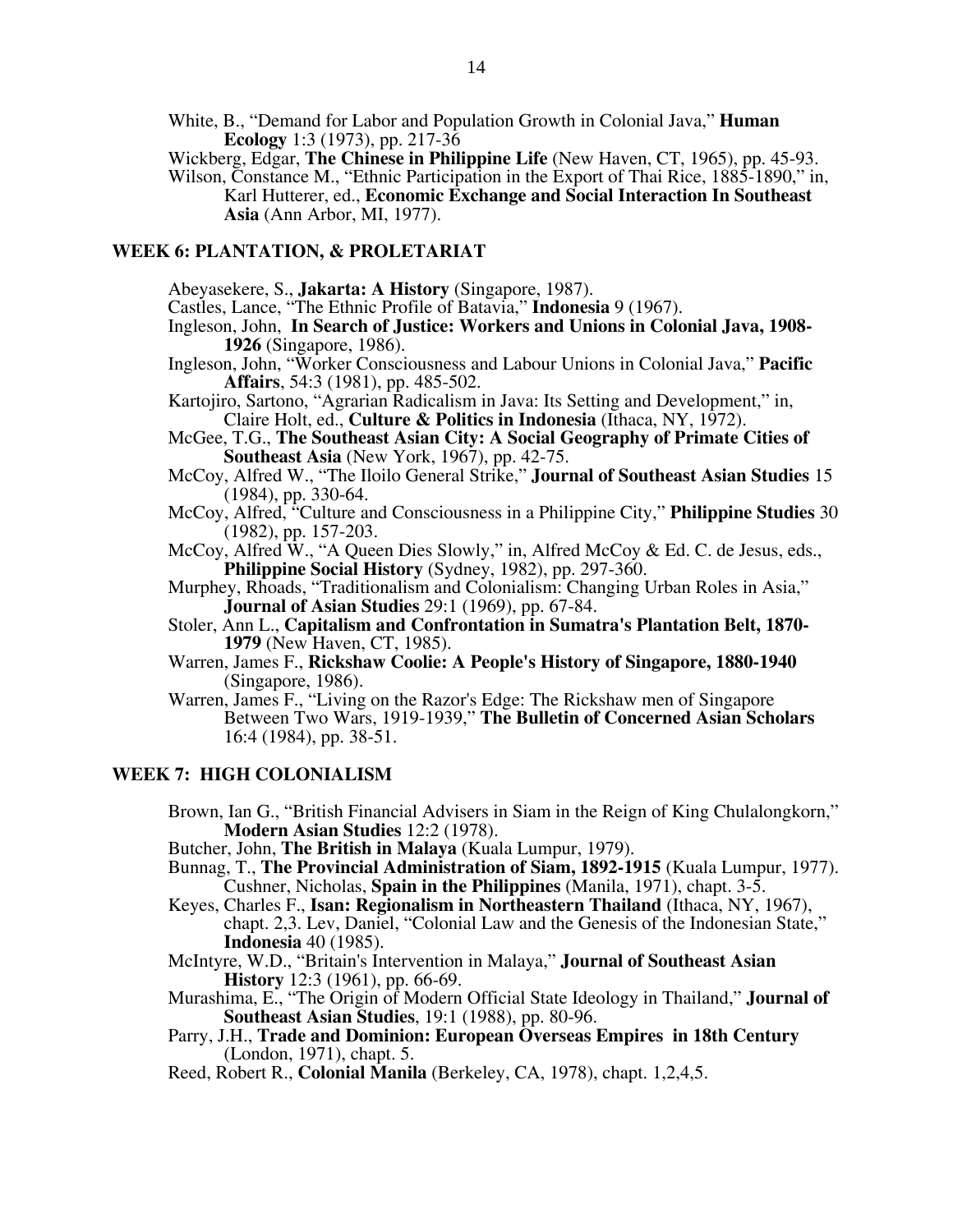- Roth, Dennis M., "Church Lands in the Agrarian History of the Tagalog Region," in, Alfred McCoy & Ed. C. de Jesus, eds., **Philippine Social History: Global Trade and Local Transformations** (Honolulu, 1982)**.**
- Sutherland, Heather, "Mestizos as Middlemen? Ethnicity and Access in Colonial Macassar," in, G. Schuttle & H. Sutherland, eds., **Papers of the Dutch-Indonesian Historical Conference, 1980** (Leiden, 1982).
- Tate, D.M., **The Making of Modern Southeast Asia Volume 1: The European Conquest** (Kuala Lumpur, 1971).

Van Leur, J.C., **Indonesian Trade and Society** (The Hague, 1955).

- Vickery, Michael, "Thai Regional Elites and the Reforms of King Chulalongkorn," **Journal of Asian Studies** 29:4 (1970), pp. 863-81.
- Warren, James, **The North Borneo Chartered Company's Administration of the Bajau, 1878-1909** (Athens, OH, 1971).

Wyatt, David K., **The Politics of Reform in Thailand** (New Haven, CT, 1969).

#### **WEEK 8: ORIGINS OF NATIONALISM**

- Abyasekere, Susan, "Partai Indonesia Raja, 1936-1942: A Study in Cooperative Nationalism," **Journal of Southeast Asian Studies** 3:2 (1972), pp. 262-76.
- Allen, J. de V., "The Malayan Civil Service, 1874-1941," **Comparative Studies in Society & History** 12 (1970), pp. 149-78.
- Anwar, R., "Islam and Politics in Indonesia," in, Robert Tilman, ed., **Man, State and Society in Contemporary Southeast Asia** (New York, 1969).
- Benda, Harry, "Indonesian Islam under the Japanese Occupation, 1945-46," **Pacific Affairs** 28:4 (1955).
- Cook, M., **The Constitutionalist Party in Cochinchina** (Melbourne, 1977), chapt. 1.
- Cullinane, Michael, "The Changing Nature of the Cebu Urban Elite in the 19th Century," in, Alfred McCoy & Ed. C. de Jesus, eds., **Philippine Social History** (Honolulu, 1982), pp. 251-96.
- De la Costa, Horacio, "The Formative Century, 1760-1860," **Asia and the Philippines**  (Manila, 1967), pp. 66-80.
- Emerson, Rupert, **Malaysia: A Study in Direct and Indirect Rule** (Kuala Lumpur, 1964).
- Geertz, Clifford, **Islam Observed** (New York, 1980). Geertz, Clifford, **The**
- **Interpretation of Cultures: Selected Essays** (New York, 1973), chapt. 6.
- Geertz, Clifford, **The Religion of Java** (Glencoe, IL, 1961), pp., 121-47.
- Ishii Yoneo, **Sangha, State and Society: Thai Buddhism in History** (Honolulu, 1985).
- Johns, A.H., "Islam in Southeast Asia: Reflections and New Directions," **Indonesia** 19 (1975), pp. 33-56.
- Kirsch, A. Thomas, "Modernizing Implications of 19th-Century Reforms in the Thai Sangha," in, Bardwell L. Smith, ed., **Religion and Legitimation of Power in Thailand, Laos, and Burma** (Chambersburg, PA., 1978).
- Larkin, John, **The Pampangans** (Berkeley, CA, 1972), chapt. 2, 3, 4.
- McCoy, Alfred W., "The Philippines--Independence Without Decolonisation," in, Robin Jeffrey, ed., **Asia: The Winning of Independence** (London, 1981), pp. 23-65.
- May, Glenn A., **Social Engineering in the Philippines** (Westport, CT, 1980), pp. 3-38. McVey, Ruth, "The Beambtenstaat in Indonesia," in, B. Anderson & A. Kahin, eds.,
	- **Interpreting Indonesian Politics: Thirteen Contributions to the Debate**  (Ithaca, NY, 1982).
- Osborne, Milton, **The French Presence in Cochinchina & Cambodia: Rule and Response (1859-1905)** (Ithaca, NY, 1969).
- Reid, A.J.S., "Nineteenth Century Pan-Islam in Indonesia & Malaysia," **Journal of Asian Studies** 26 (1967).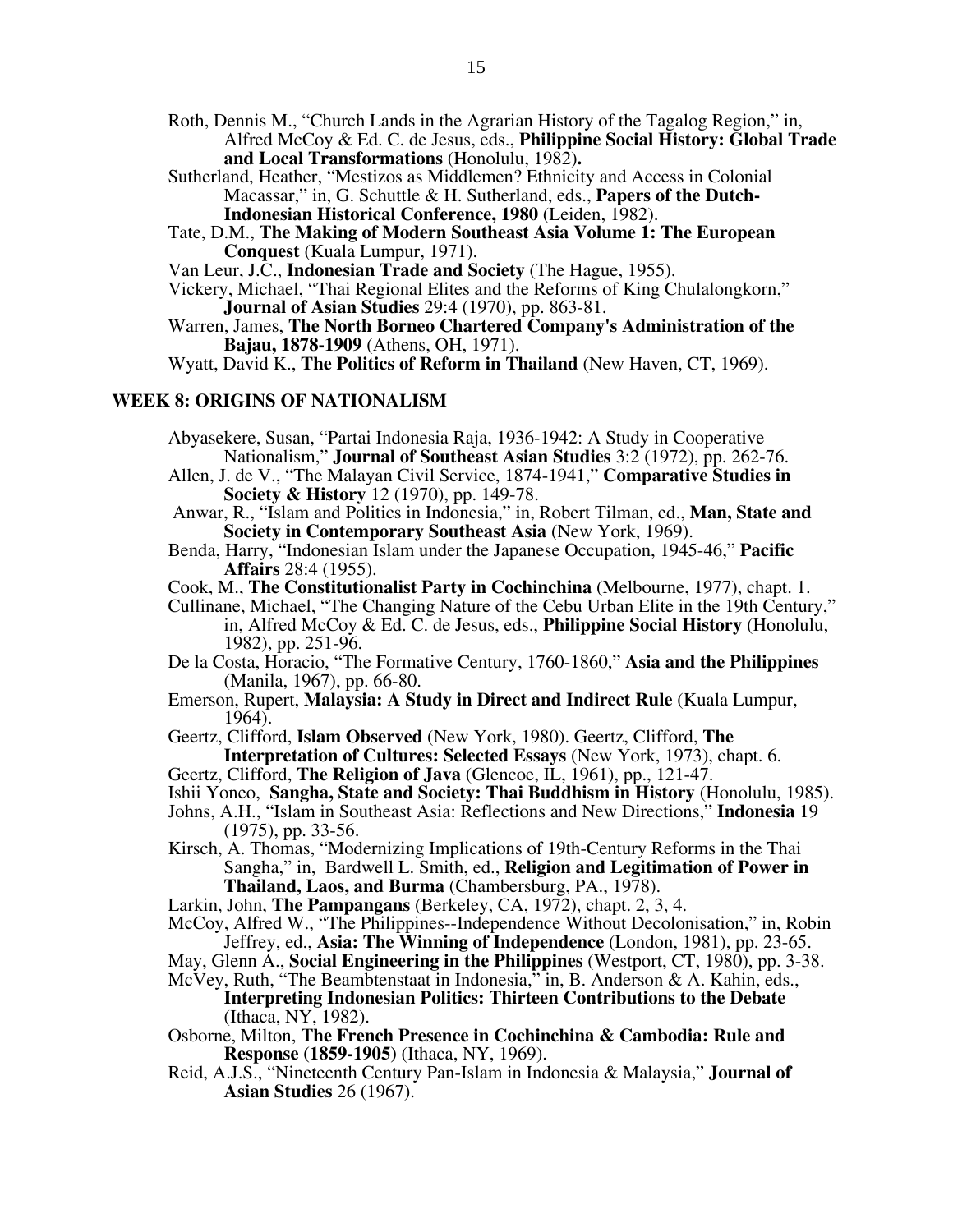Ricklefs, M.C., "Six Centuries of Islamization in Java," in, N. Levitzion, ed., **Conversion to Islam** (New York, 1979).

Schumacher, John, **Revolutionary Clergy** (Manila, 1981), chapt. 1, 2, 3. Smith, Ralph B., "Bui Quang Chieu and the Constitutionalist Party in French Cochinchina,

1917-30," **Modern Asian Studies** 3:2 (1969), pp. 131-150.

Suksamran, Somboon , **Buddhism and Politics in Thailand** (Singapore, 1982).

Suksamran, Somboon, **Political Buddhism in Southeast Asia: The Role of the Sangha in the Modernization of Thailand** (New York, 1976).

Van Niel, Robert, **The Emergence of the Modern Indonesia Elite** (The Hague, 1970), pp. 4-30.

Werner, Jane S., **Peasant Politics and Religious Sectarianism** (New Haven, CT., 1981). Wertheim, W.F., **Indonesian Society in Transition** (The Hague, 1964).

Wickberg, Edgar, **The Chinese in Philippine Life** (New Haven, CT, 1965), chapt. 3, 5.

#### **WEEK 9: MODERN NATIONALIST MOVEMENTS**

Agoncillo, Teodoro, **Revolt of the Masses** (Quezon City, 1956), chapt. 1-4,16. Batson, Ben, **The End of Absolute Monarchy in Siam** (Singapore, 1984).

- Cullinane, Michael, "Playing the Game: The Rise of Sergio Osmena," in, Ruby Paredes, ed., **Philippine Colonial Democracy** (New Haven, CT., 1989), pp. 70-113.
- Cullinane, Michael, "The Politics of Collaboration in Tayabas Province," in, Peter
- Stanley, ed., **Reappraising an Empire** (Cambridge, MA., 1984), pp. 59-84. Fast, J. & Richardson, J., **Roots of Dependency** (Quezon City, 1979), pp. 37-65.
- Ileto, Reynaldo, "Orators and the Crowd," in, Peter Stanley, ed., **Reappraising an**

**Empire,** (Cambridge, MA., 1984), pp. 85-114.

Ingleson, John, **The Road to Exile: The Indonesian Nationalist Movement, 1927-1934**  (Singapore, 1974).

Guerrero, Milagros, "The Provincial and Municipal Elites of Luzon During the Revolution, 1898-1902," in, Alfred McCoy & Ed. C. de Jesus, **Philippine Social History** (Honolulu, 1982), 155-90.

- Paredes, Ruby R., "The Origins of National Politics," in, Ruby Paredes, ed., **Philippine Colonial Democracy** (New Haven, CT, 1989), pp. 41-69.
- Roff, William R., **The Origins of Malay Nationalism** (New Haven, CT, 1967).
- Schumacher, John, **The Propaganda Movement, 1880-1895** (Manila, 1973), chapt. 1,2,5,14.
- Soenarno, Raden, "Malay Nationalism 1869-1941," **Journal of Southeast Asian History** 10:2 (1969), pp. 344-54.
- Stanley, Peter, **A Nation in the Making** (Cambridge, MA. 1974), pp. 51-138.
- Van Niel, Robert, **The Emergence of the Modern Indonesian Elite** (The Hague, 1970), pp. 31-100.
- Wertheim, W.F. & The Siauw Giap, "Social Change in Java, 1900-1930," **Pacific Affairs**  35 (1962), pp. 223-47.

#### **WEEK 10: WORLD WAR II & JAPANESE OCCUPATION**

Batson, Ben, "Siam and Japan: The Perils of Independence," in, Alfred McCoy, ed., **Southeast Asia Under Japanese Occupation** (New Haven, CT., 1980).

Benda, Harry, **The Crescent and the Rising Sun** (The Hague, 1958), chapt. 1.

- Benda, Harry, "The Structure of Southeast Asian History: Some Preliminary Observations, **Journal of Southeast Asian History** 3 (1962), pp. 106-38.
- Guyot, Dorothy, "The Burma Independence Army: A Political Movement in Military Garb," in, Josef Silverstein, ed., **Southeast Asia in World War II: Four Essays**  (New Haven, CT, 1966), pp. 51-65.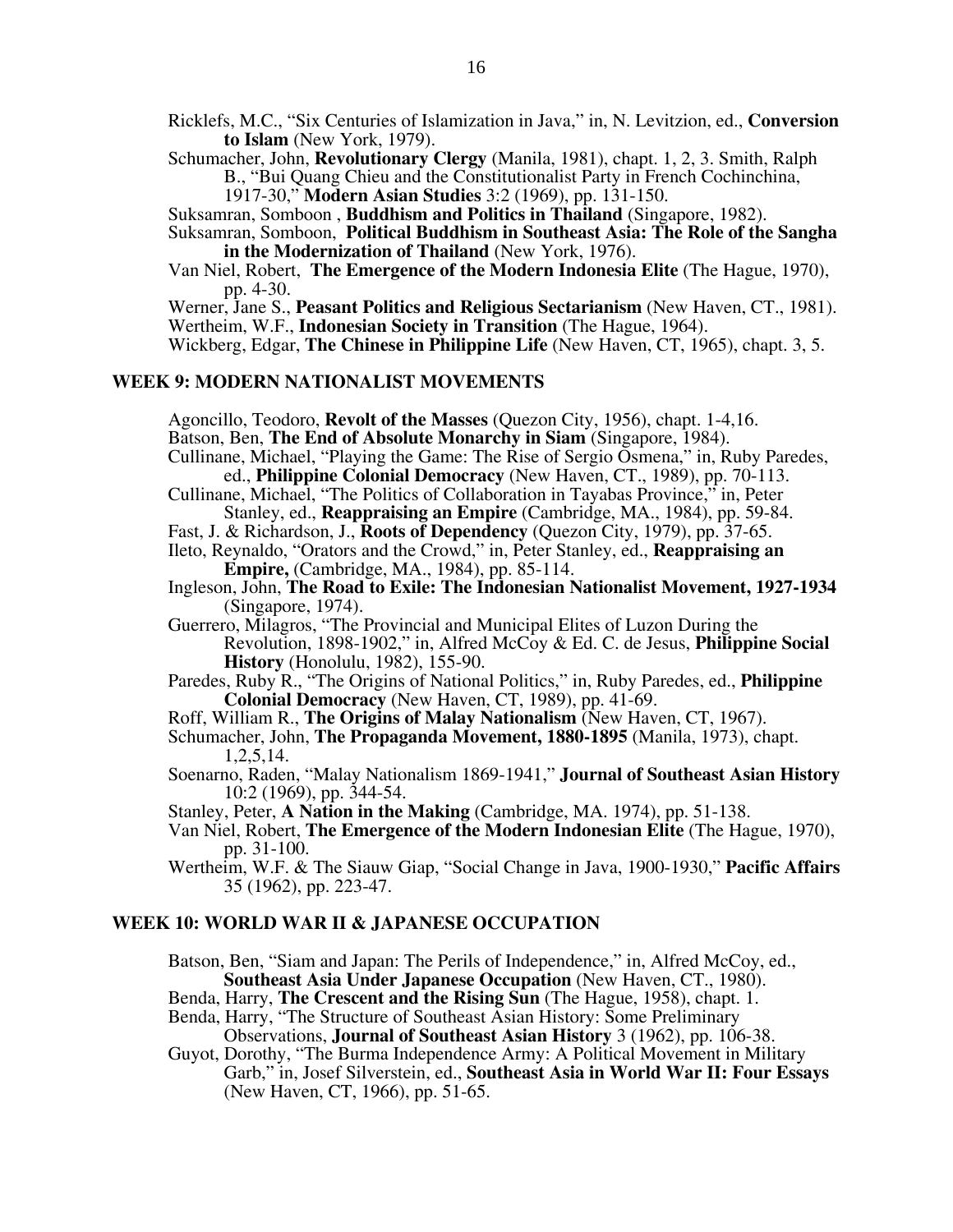- Kesetsiri, Charnvit, "The First Phibun Government and its Involvement in World War II," **Journal of The Siam Society** 62:2 (1974), pp. 25-88.
- Marr, David, "World War II and the Vietnamese Revolution," in, Alfred McCoy, ed., **Southeast Asia Under Japanese Occupation** (New Haven, CT., 1980).
- McCoy, Alfred, "'Politics by Other Means': World War II in the Western Visayas, Philippines," in, A. McCoy, ed., **Southeast Asia Under Japanese Occupation**  (New Haven, CT., 1980), pp. 191-245.
- Numnonda, Thamsook, "Pibul Songkram's Thai Nation-Building Programme During the Japanese Military Presence, 1941-1945," **Journal of Southeast Asian Studies** 9:2 (1978), pp. 234-47.
- Reid, A.J.S., "The Japanese Occupation and Rival Indonesian Elites: Northern Sumatra in 1942," **Journal of Asian Studies** 25 (1975), pp. 49-61.
- Steinberg, David J., **Philippine Collaboration in World War II** (Ann Arbor, MI, 1967), chapt. 2,3,6,7,9.
- Truong Buu Lam, "Japan and the Disruption of the Vietnamese Nationalist Movement," in, Walter Vella, ed., **Aspects of Vietnamese History** (Honolulu, 1973).

#### **WEEK 11: NATIONAL REVOLUTIONS**

- Anderson, Benedict, "The Cultural Factors in the Indonesian Revolution," **Asia** 20 (1970- 71), pp. 48-65.
- Duiker, William J., **The Communist Road to Power in Vietnam** (Boulder, CO, 1981), chapt. 1-3.
- Kahin, A., ed., **Regional Dynamics of the Indonesian Revolution** (Hawaii, 1985).
- Kahin, A., "Some Preliminary Observations on West Sumatra during the Revolution," **Indonesia** 18 (1974), pp. 77-118.
- Kahin, George, **Nationalism and Revolution in Indonesia** (Ithaca, NY, 1952).
- Lucas, Anton, "Social Revolution in Pamalang, Central Java, 1945," **Indonesia** 24 (1977), pp. 87-122.
- Pluvier, J.M., **Southeast Asia from Colonialism to Independence** (Kuala Lumpur, 1974).
- Reid, A.J.S., **Blood of the People** (Kuala Lumpur, 1979).
- Reid, A.J.S., **The Indonesian Revolution** (Melbourne, 1974).
- Short, A., "Communism and the Emergency," in, Wang Gungwu, ed., **Malaysia**  (London, 1964).
- Smail, John, **Bandung in the Early Revolution** (Ithaca, NY, 1964).
- Van Niel, Robert, "From Netherlands East Indies to Republic of Indonesia, 1900-1945," in, Harry Aveling, ed., **The Development of Indonesian Society** (St. Lucia, Qld., 1979), pp. 106-65.

#### **WEEK 12: COMMUNISM IN SOUTHEAST ASIA**

- Benda, Harry & McVey, Ruth, eds., **The Communist Uprisings of 1926-1927 in Indonesia: Key Documents** (Ithaca, NY, 1960).
- Duiker, William J., **The Communist Road to Power in Vietnam** (Boulder, 1981).
- Elson, Robert, "Cane Burning in Pasuruan Area: An Expression of Social Discontent," in, Anrooji et al., eds., **Between People and Statistics** (The Hague, 1979).
- Ishii Yoneo, "A Note on Buddhist Millenarian Revolts in Northeastern Siam," **Journal of Southeast Asian Studies** 6:2 (1975).
- Hindley, D., **The Communist Party of Indonesia, 1951-1963** (Berkeley, CA, 1965). Khoo Kay Kim, "Malay Society, 1974-1920," **Journal of Southeast Asian Studies** 5:2
- (September 1974), pp. 179-98.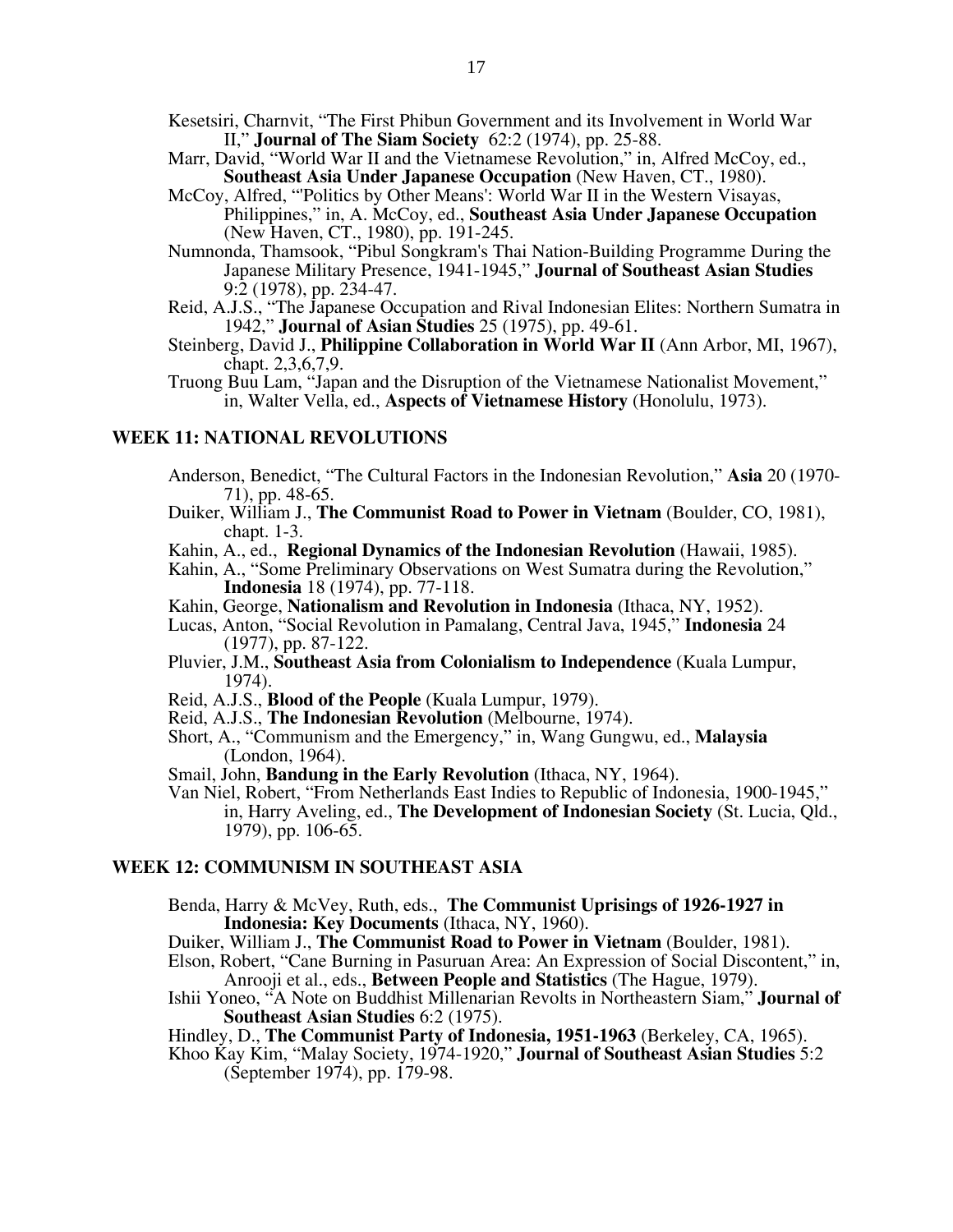- Kahn, Joel, "Peasant Political Consciousness in West Sumatra: A Reanalysis of the Communist Uprising of 1927," in, Andrew Turton & Shigeharu Tanabe, **History and Peasant Consciousness in South East Asia** (Osaka, 1984), pp. 293-326.
- Kartojiro, Sartono & Lukas, Anton, "Banditry and Social Change in Java," in, Sartono Kartojiro, **Modern Indonesia: Tradition and Transformation** (Yogyakarta, 1984).
- McVey, Ruth T., **The Rise of Indonesian Communism** (Ithaca, NY, 1965).
- Mortimer, Rex, "Traditional Modes and Communist Movements: Change and Protest in Indonesia," in, J.W. Lewis, ed., **Peasant Rebellion and Communist Revolution in Asia** (Stanford, CA, 1974).
- Mortimer, Rex, **Indonesian Communism Under Sukarno** (Ithaca, NY, 1974).
- Nartsupha, Chatthip, "The Ideology of 'Holy Men' Revolts in North East Thailand," in, Andrew Turton & Shigeharu Tanabe, eds., **History and Peasant Consciousness in South East Asia** (Osaka, 1984), pp. 111-34.
- Oki, Akira, "The Dynamics of Subsistence Economy in West Sumatra," in, Andrew Turton & Shigeharu Tanabe, eds., **History and Peasant Consciousness in Southeast Asia** (Osaka, 1984), pp. 267-92.
- Onghokham, "The Jago in Colonial Java, Ambivalent Champion of the People," in, Andrew Turton & Shigeharu Tanabe, eds., **History and Peasant Consciousness in South East Asia** (Osaka, 1984), pp. 327-44.
- Popkin, Samuel L., **The Rational Peasant** (Berkeley, CA, 1979). Sartono, Karotjiro, "Agrarian Radicalism in Java: Its Setting and Development," in, Claire Holt, ed., **Culture and Politics in Indonesia** (Ithaca, NY, 1972).
- Scott, James & Kerkvliet, Ben, "The Politics of Survival: Peasant Responses to 'Progress' in Southeast Asia," **Journal of Southeast Asian Studies** 4:2 (1973), pp. 241-68.
- Scott, James, "Patron-Client Politics and Political Change in Southeast Asia," **American Political Science Quarterly** 66:1 (1972).
- Schrieke, B.J.O., "The Causes and Effects of Communism on the West Coast of Sumatra," in, B. Schrieke, **Indonesian Sociological Studies, Part I** (The Hague, 1955), pp. 83-166.
- Stenson, Michael, **Repression and Revolt: The Origins of the 1948 Communist Insurrection in Malaya and Singapore** (Athens, Ohio, 1969).
- Tanabe, Shigeharu, "Ideological Practice in Peasant Rebellions: Siam at the Turn of the Twentieth Century," in, Andrew Turton & Shigeharu Tanabe, eds., **History and**  Peasant Consciousness in South East Asia (Osaka, 1984), pp. 75-110.

#### **WEEK 13: DECLINE OF DEMOCRACY**

- Anderson, Benedict & Kahin, A., eds., **Interpreting Indonesia Politics: Thirteen Contributions to the Debate** (Ithaca, NY, 1982).
- Anderson, Benedict R., **A Preliminary Analysis of the October 1, 1965 Coup in Indonesia** (Ithaca, NY, 1971).
- Benda, Harry, "Decolonization in Indonesia: The Problem of Continuity and Change," **Continuity and Change in Southeast Asia: Collected Journal Articles of Hary J. Benda** (New Haven, 1972), pp. 205-20.
- Bonner, Ray, **Waltzing with a Dictator** (New York, 1987), pp. 253-312.
- Crouch, Harold, "Another Look at the Indonesian 'Coup'," **Indonesia** 15 (1973).
- Feith, Herb, **The Decline of Constitutional Democracy in Indonesia** (Ithaca, NY, 1962).
- Feith, Herb, "Indonesia," in, George Kahin, ed., **Government and Politics of Southeast Asia** (Ithaca, NY, 1963).
- Feith, Herb, "The Dynamics of Guided Democracy," in, Ruth McVey, ed., **Indonesia**  (New Haven, CT, 1963).
- Hindley, D., "Alirans and the Fall of the Old Order," **Indonesia** 9 (1970), pp. 23-66.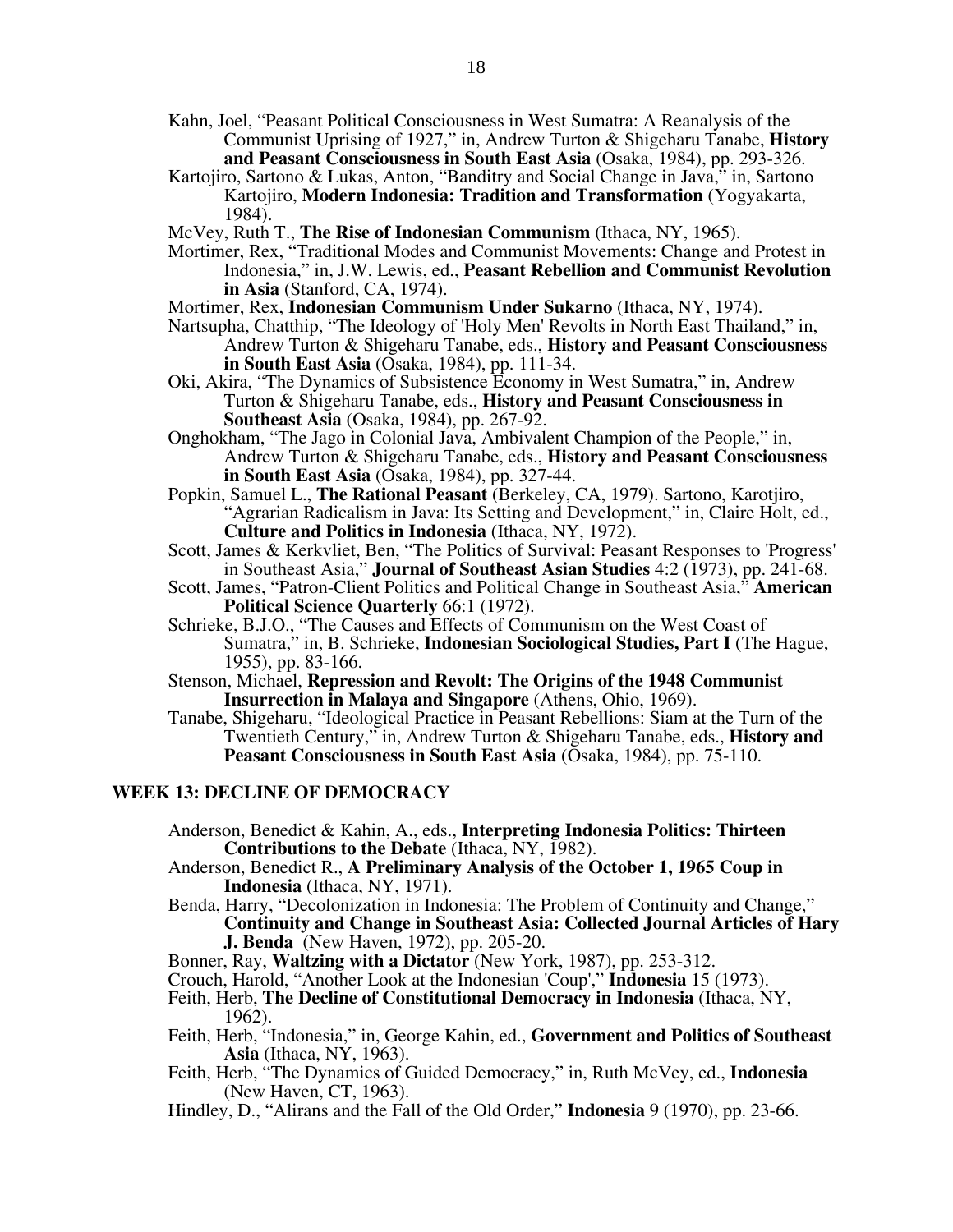Hindley, D., "Political Power and the October, 1965 Coup in Indonesia," **Journal of Asian Studies** 25:2 (1967), pp. 237-49.

Lyon, Margo L., **Bases of Conflict in Rural Java** (Berkeley, CA, 1970).

- McCoy, Alfred W. "The Historiography of State & Family in the Philippines," in, Alfred
	- W. McCoy, ed., **An Anarchy of Families: State and Family in the Philippines**  (Manila: Ateneo University Press, 1993), pp. 1-32.
- Prizzia, Ross, **Thailand in Transition: The Role of Oppositional Forces** (Honolulu, 1985), chapt. 2,3.
- Riggs, Fred W., **Thailand: The Modernization of Bureaucratic Polity** (Honolulu, 1966).
- Sidel, John T., **Capital Coercion, and Crime** (Stanford, 1999), pp. 1-22.
- Stauffer, Robert, "Philippine Corporatism: A Note on the New Society," **Asian Survey** 17 (1977), pp. 393-407.
- Stauffer, Robert B. "The Philippine political economy: (dependent) state capitalism in the corporatist mode," in, Richard Higgott & Richard Robison, eds., **Southeast Asia: Essays in the Political Economy of Structural Change** (London, 1985), pp.  $241 - 59.*$

Wurfel, David, **Filipino Politics: Development and Decay** (Ithaca, 1988), pp. 1-23.

#### **WEEK 14: DICTATORSHIP**

- Adriano, Fermin, "A Critique of the 'Bureaucratic Authoritarian' State Thesis: The Case of the Philippines," **Journal of Contemporary Asia** 14:4 (1984).
- Anderson, Benedict & Ruchira Mendiones, eds. and trans., **In the Mirror: Literature and Politics in Siam in the American Era** (Bangkok, 1985), pp. 1-40.
- Anderson, Benedict, "Withdrawal Symptoms: Social and Cultural Aspects of the October 6 Coup," **Bulletin of the Concerned Asian Scholars** 9:3 (1977).
- Bonner, Raymond, **Waltzing With a Dictator** (New York, 1987), pp. 313-444.
- Chaloemtiarana, Thak, **Thailand: The Politics of Despotic Paternalism** (Bangkok, 1979), chapt. 4,5,6.
- Chandler, David, **A History of Cambodia** (Boulder, CO, 1983).
- Crouch, Harold, **The Army and Politics in Indonesia** (Ithaca, NY, 1978).
- Elliott, D., **Thailand: Origins of Military Rule** (London, 1978).
- Hewison, Kevin J., "The state and capitalist development in Thailand," in, Richard Higgott & Richard Robison, eds., **Southeast Asia: Essays in the Political Economy of Structural Change** (London, 1985), pp. 266-293.
- Jenkins, D., **Suharto and His Generals: Indonesian Military in Politics, 1975-1983**  (Ithaca, NY, 1984).
- Karnow, Stanley, **In Our Image: America's Empire in the Philippines** (New York, 1989), pp. 356-88.
- Keyes, Charles F., "Political Crisis and Militant Buddhism in Contemporary Thailand," in, Bardwell L. Smith, ed., **Religion and Legitimation of Power in Thailand, Laos, and Burma** (Chambersburg, PA, 1978).
- Kiernan, Ben, **How Pol Pot Came to Power** (London, 1985).
- Liddle, William R., "Suharto's Indonesia: Personal Rule and Political Institutions," **Pacific Affairs** 58:1 (1985).
- Liddle, William R., "Regime: The New Order," in, Donald K. Emmerson, ed., **Indonesia Beyond Suharto: Polity Economy Society Transition** (Armonk, 1999), pp. 39- 70.
- Lim Mai Hui, "Contradictions in the Development of Malay Capital: State, Accumulation and Legitimation," **Journal of Contemporary Asia** 15:1 (1985), pp. 37-63.
- Neher, Clark D., **Modern Thai Politics** (Cambridge, MA, 1979).

Keyes, Charles F., **Isan: Regionalism in Northeastern Thailand** (Ithaca, NY, 1967).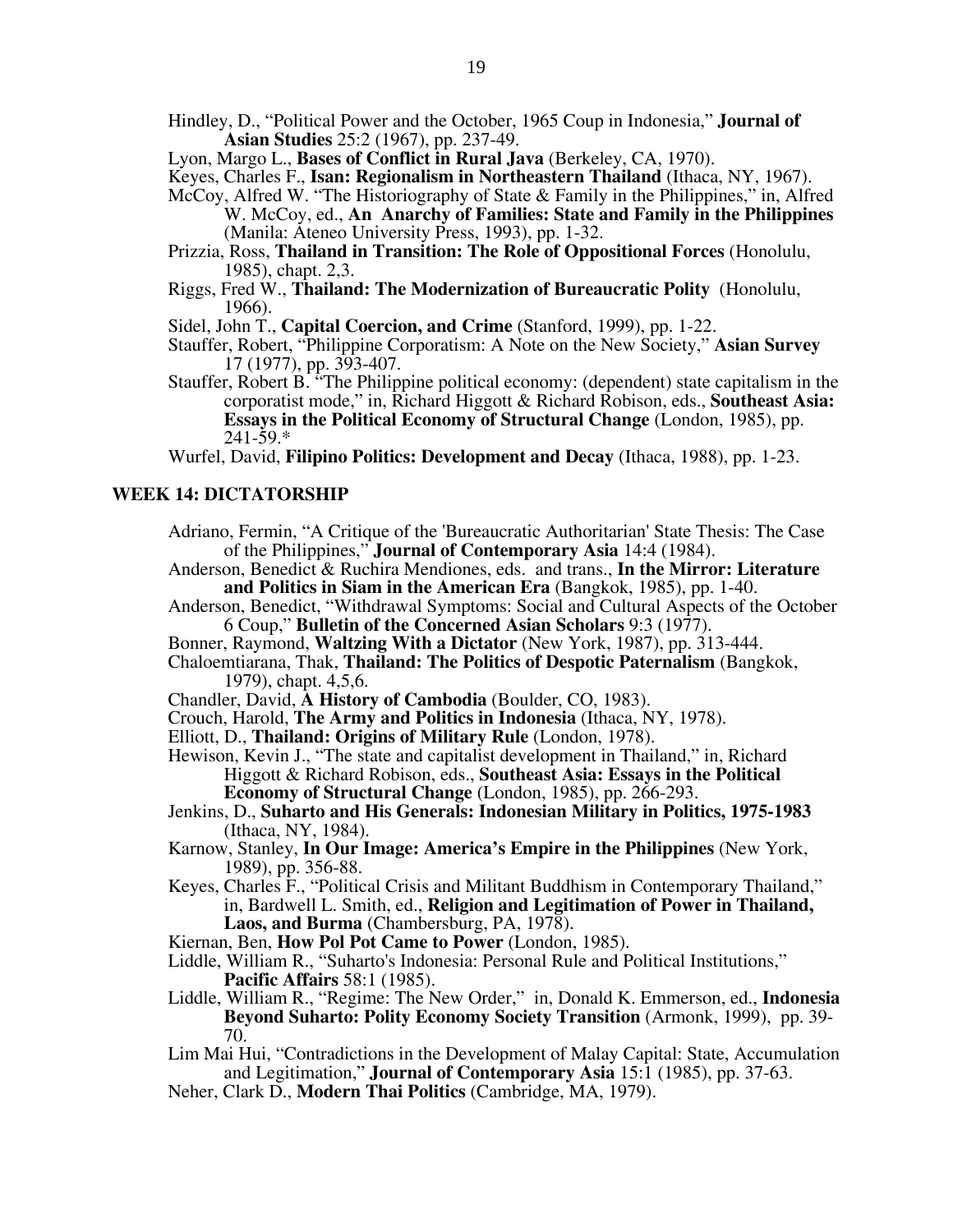- Paget, Roger K., "The Military in Indonesian Politics: The Burden of Power," **Pacific Affairs** 40:3-4 (1967-68), pp. 294-314.
- Palmier, L., "The 30 September Movement in Indonesia," **Modern Asian Studies** 5:1 (1971), pp. 1-20.
- Race, Jeffrey, "The Political Economy of the New Order in Indonesia in a Comparative Regional Perspective," in, James Fox et al., eds., **Indonesia: Australian Perspectives** (Canberra, 1980), pp. 699-709.
- Reynolds, Craig J., **Thai Radical Discourse: The Real Face of Thai Feudalism Today**  (Ithaca, NY, 1987).
- Robison, Richard, **Indonesia: The Rise of Capital** (Sydney, 1986).
- Robison, Richard, "Towards a Class Analysis of the Indonesian Military Bureaucratic State," **Indonesia** 25 (1978).
- Robison, Richard, "Class, capital and the state in New Order Indonesia," in, Richard Higgott & Richard Robison, eds., **Southeast Asia: Essays in the Political Economy of Structural Change** (London, 1985), pp. 295-335.
- Scott, Jim, "Everyday forms of Peasant Resistance," in, James Scott & Benedict Kerkvliet, eds., **Everyday Forms of Peasant Resistance in South-East Asia**  (London, 1986), pp. 5-35
- Scott, James C., **Weapons of the Weak: Everyday Forms of Peasant Resistance** (New Haven, CT, 1985), chapt. 4,7,8.
- Stauffer, Robert B., "The Political Economy of Refeudalization," in, David A. Rosenberg, ed., **Marcos and Martial Law in the Philippines** (Ithaca, NY, 1979), pp. 180-218.
- Vatikiotis, Michael R. J., **Indonesian Politics under Suharto** (London, 1993), pp. 1-31, 32-59.
- Wertheim, W.F., "Indonesia Before and After the Untung Coup," **Pacific Affairs** 39:1-2 (1966), pp. 115-27.
- Wilson, David A., "The Military in Thai Politics," in, Robert Tilman, ed., **Man, State and Society in Southeast Asia** (New York, 1969).
- Wurfel, David, **Filipino Politics: Development and Decay** (Ithaca, NY, 1988).
- Zakaria Haji Ahmad & Harold Crouch, eds., **Military-Civilian Relations in Southeast Asia** (Singapore, 1985).

#### **WEEK 15: PEOPLE POWER**

- Anderson, Benedict, "Murder and Progress in Modern Siam," **The Spectre of Comparisons: Nationalism, Southeast Asia and the World** (London, 1998), pp.  $174 - 91.$
- Callahan, William, **Imagining Democracy: Reading "The Events of May" in Thailand** (Singapore: Institute of Southeast Asian Studies, 1998), pp. 35-73.
- Jones, Greg R., **Red Revolution: Inside the Philippine Guerrilla Movement** (Boulder, 1989), pp. 145-63.
- Simons, Lewis M., **Worth Dying For** (New York, 1987), pp. 203-55.
- Youngblood, Robert L., **Marcos Against the Church: Economic Development and Political Repression in the Philippines** (Ithaca, 1990), pp. 172-203.
- Zenzie, Charles U., "Indonesia's New Political Spectrum," **Asian Survey** 39, no. 2 (March 1999), pp. 243-64.

#### **IV. ESSAY TOPICS:-**

1.) Analyze the impact of export agriculture upon the emergence of the modern Filipino elite in the 19th and 20th centuries.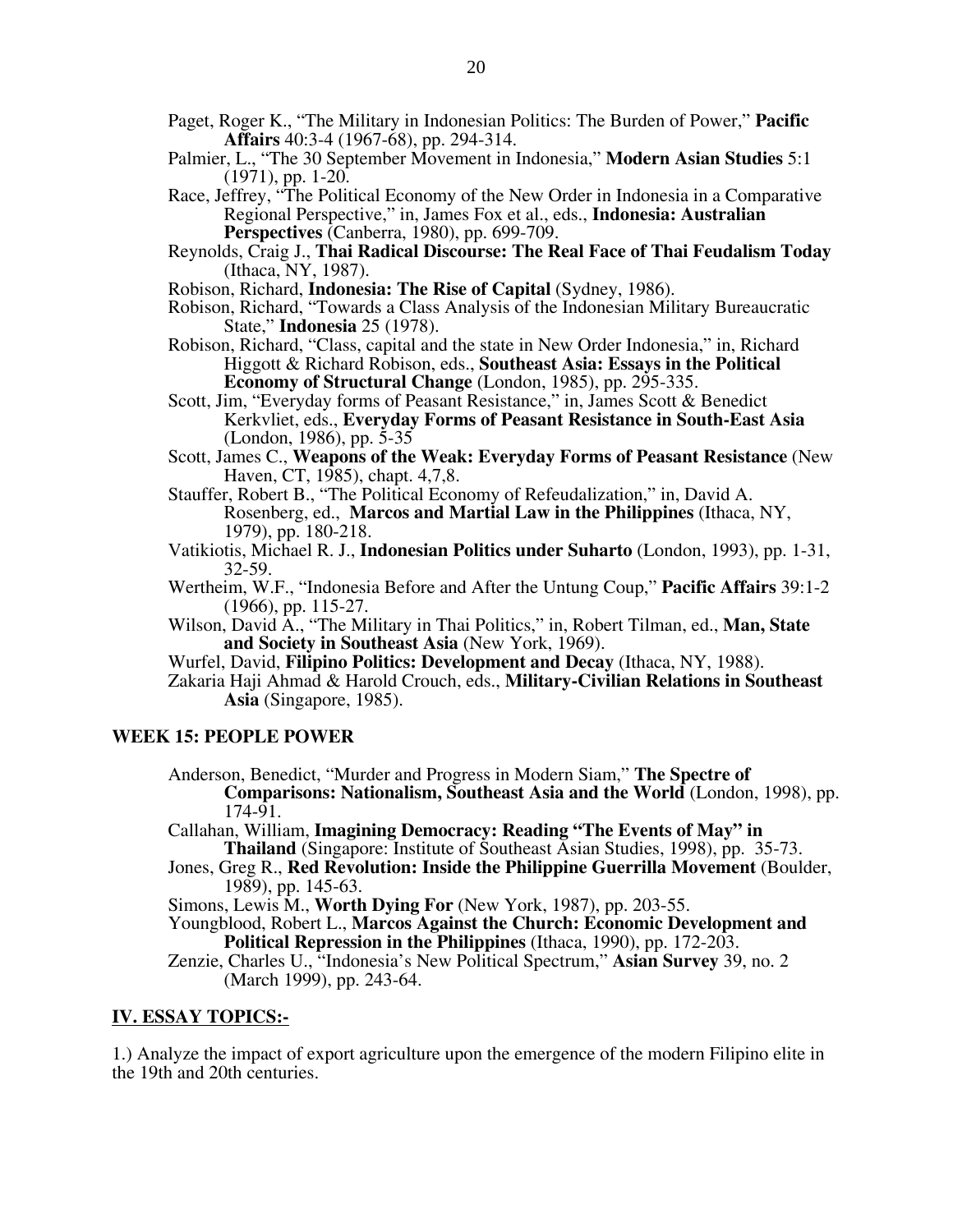2.) Discuss the historical causality of the outbreak and defeat of the Philippine Revolution of 1896.

3.) Explain the factors underlying the Filipinos unique allegiance to its colonial power, the United States, during World War II.

4.) Would you agree with Benedict Kerkvliet that the Huk peasant rebellion after World War II can be traced largely to the decline of patron-client relations, or did it spring from more complex factors?

5.) Assess the impact of American colonialism upon Philippine society and politics.

6.) Analyze the impact of the culture system upon Java in the 19th and early 20th centuries.

7.) Explain the rise of secular nationalism in Indonesia before and during World War II, and assess its success in achieving its goals.

8.) Explain the impact of the Japanese occupation on Indonesia in terms of social, economic and political change.

9.) Analyze the factors underlying Indonesia's m ove from parliamentary democracy to military dictatorship in the two decades after World War II.

10.) Can the events of September 1965 in Indonesia be interpreted as a failed communist coup?

11.) Analyze the reasons for the failure of armed communist uprisings by the Malayan Communist Party and the Philippine Huks.

12.) Would it be correct to style Thailand's Chakri dynasty from 1782 to 1850 as a typical Hindu-Buddhist mainland Southeast Asian state?

13.) Is it right to call Mongkut (1851-1868) a "modern" monarch in contrast to his predecessors?

14.) In what sense did the reforms of King Chulalongkorn lead to the "Revolution" of 1932?

15.) Why did the military dominate the Thai government from the 1930s to the 1970s?

16.) Were pre-colonial states in Southeast Asia "feudal," "oriental despotisms," "segmental states" or something else?

17.) Drawing evidence from two or more countries and using appropriate theory, analyze the impact of colonial rule on the evolution of the modern Southeast Asian state since World War II.

18.) Compare the conditions of slavery in Siam with those in the Sulu Sultanate.

19.) Compare the character of nationalist opposition to colonialism in any two Southeast Asian colonies.

20.) Compare the reasons for the failure of the communist parties in postwar Indonesia and the Philippines.

21.) Analyze the difference in the impact of export agriculture upon peasant societies in Central Luzon and Lower Burma.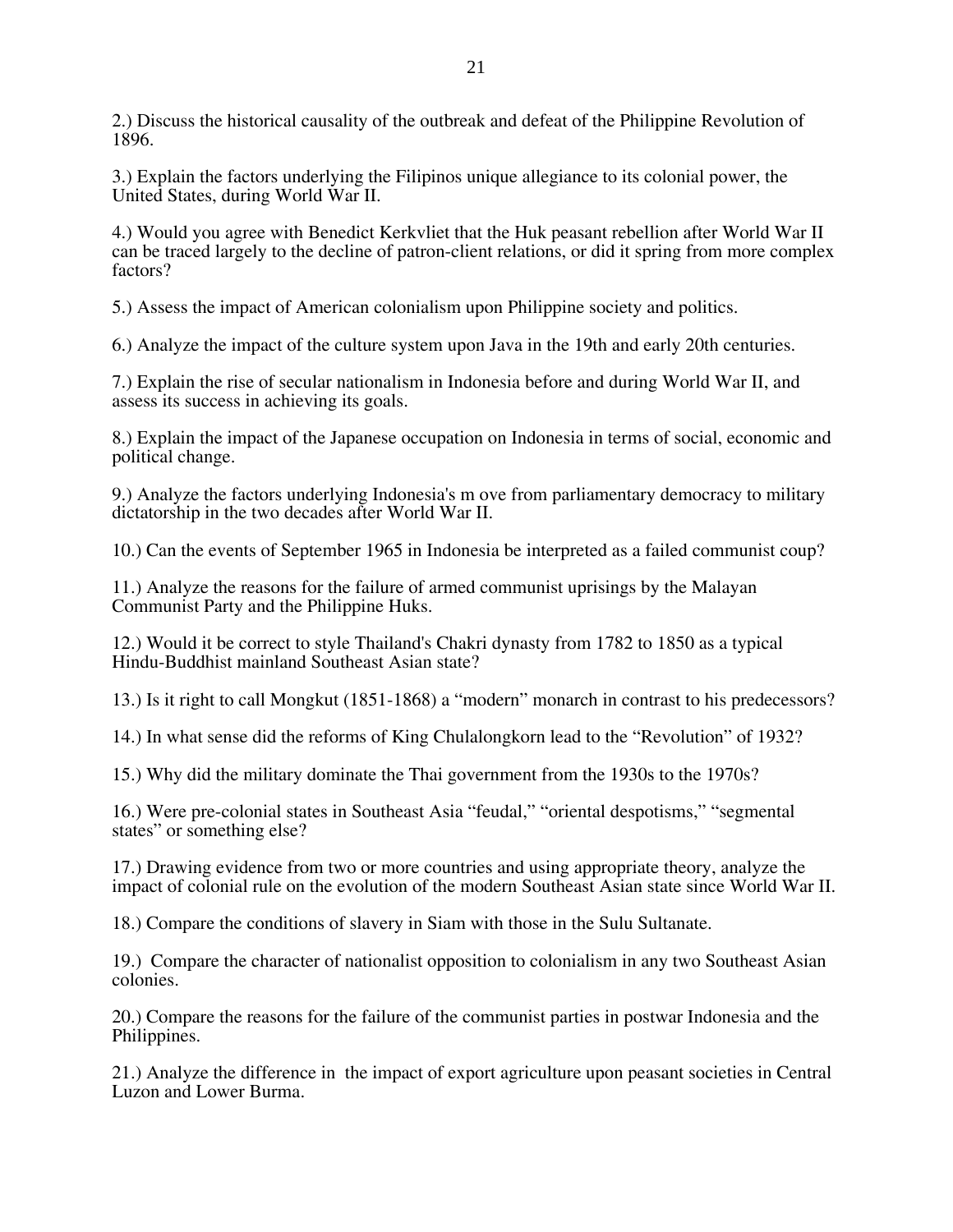22.) In what way did the Japanese occupation during World II transform Southeast Asian political history? Draw your evidence from across the region, or compare any two or three countries.

23.) Compare the economic and political impact of Dutch colonialism on Indonesia with Spanish and American colonialism upon the Philippines.

24.) Explain the persistence of authoritarian rule in Indonesia, the Philippines, and Thailand.

25.) Compare the character of authoritarian leadership in postwar Indonesia and the Philippines, and explain why Suharto's rule proved much more tenacious than Marcos's.

26.) Explain the causality underlying the mass urban uprisings against authoritarian rule in the Philippines (1986), Thailand (1991), and Indonesia (1998).

# **V. BASIC SKILLS FOR HISTORY COURSES:**

1.) *Learning Basic Skills:* Aside from some basic understanding of this region's history, the main objective of this course is to teach certain basic research, writing, and analytical skills. In lectures and discussion sections, we will try to improve skills essential to success in most liberal arts courses.

a.) *Definitions:* Much of the conceptual content in liberal arts courses is encapsulated and conveyed through a limited number of basic terms that must be defined to be understood. Hence, we will seek to help you learn to identify such conceptual terms and define them.

b.) *Questions:* Most students approach the study of history as a pursuit of answers, while many professional historians often view their discipline as a search for better questions. This course will try to make students more aware of the nature and construction of historical questions.

c.) *Reading:* Faced with a mass of information, students must learn to read both intensively and extensively-summarizing key theses and skimming a range of sources for evidence.

d.) *Argument:* As you write, you must try to be self-conscious in the construction of your argument.

> 1.) *Thesis:* Define your question and form a thesis to answer it. 2.) *Evidence:* Learn the nature of appropriate evidence to defend your thesis.

3.) *Illustration:* Illustrate your evidence with specific examples appropriate in kind and quality to your thesis.

4.) *Correspondence:* Seek a close correspondence of thesis and evidence.

e.) *Comparison:* After learning to summarize individual arguments, students should learn to compare-both the theses of contradictory arguments and parallel historical cases.

# **VI. HOW TO WRITE A RESEARCH ESSAY**:

- 1.) *Prose:* 
	- a.) Procedure:

1.) By hand write out an outline of about 2 pages for a 10 to 15 page essay. Each projected paragraph in the essay should be a line in your outline. 2.) Write a first draft. If using a personal computer, there is a very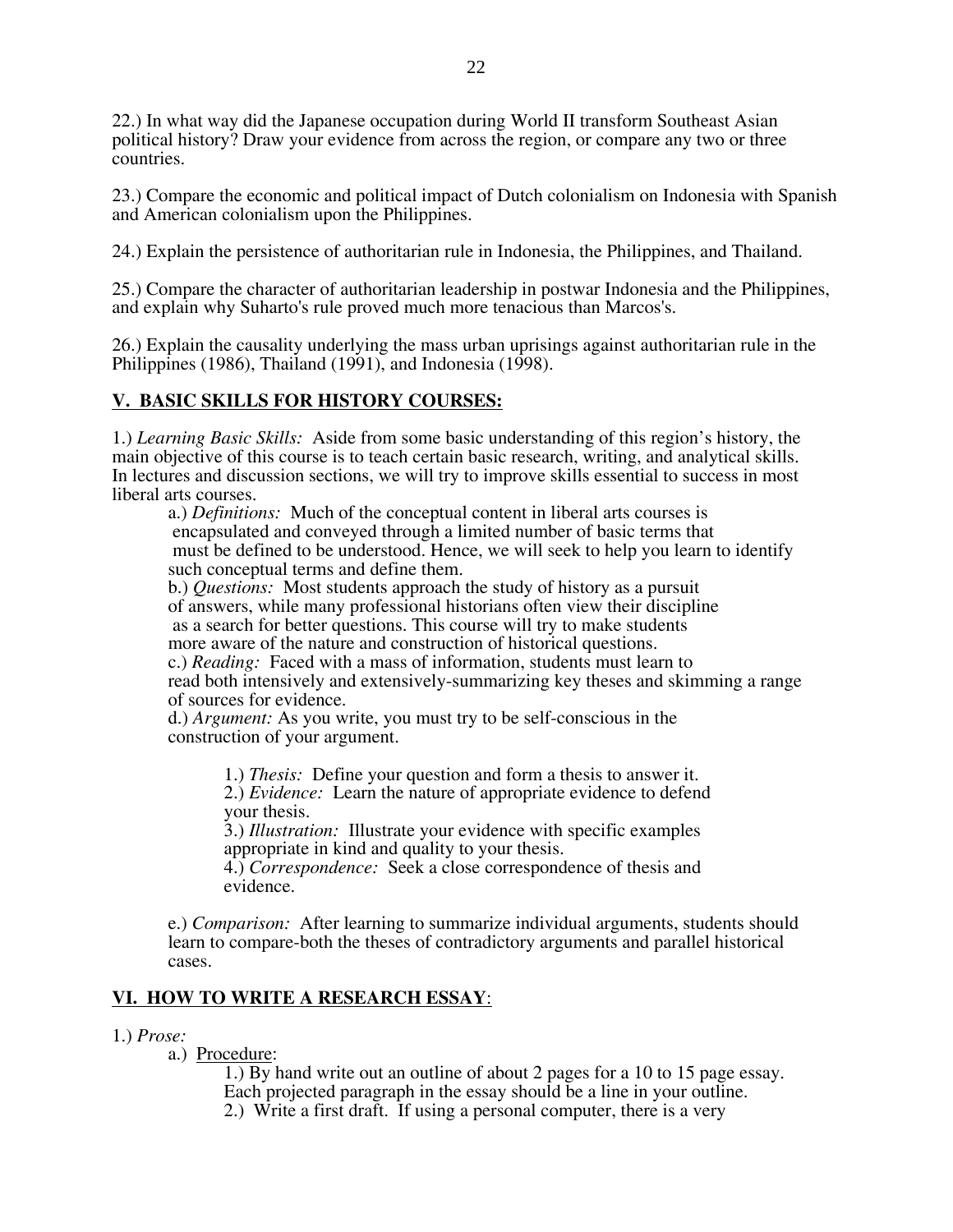real possibility that it will read like a long, chatty letter home, not a major research essay.

3.) Reading aloud to yourself, if necessary, edit the prose and produce a second draft.

b.) Sentences:

1.) Each sentence should be a complete sentence with subject, verb, and direct object.

2.) Vary your sentences to include short periodic sentences; simple compound sentences; compound sentences with clauses in apposition; and longer sentences communicating detail.

c.) Paragraphs:

1.) Start your paragraph with "topic sentence"--that is, a periodic or compound sentence stating the basic message of this particular paragraph. 2.) Varying your sentence structure, elaborate and expand this theme into a fully developed paragraph.

3.) Within the paragraph, try to link your sentences so that they flow from one to another.

4.) Paragraphs should not be too long. If you need a crude guide,

have 3 to a page, or 8 to 10 typed lines each.

d.) Aspire to style:

1.) There is a music--with melody and rhythm--to your writing. Sensitize your mind's ear to the music of prose and try to make your own word music. Try to make your writing an expression of your inner voice.

2.) As in all forms of social discourse, there is an appropriate style for an academic essay.

a.) Use a formal voice-not ponderous, just formal.

b.) Avoid contractions (can't, didn't).

- c.) Avoid colloquialisms.
- 3.) In short, adopt a tone or voice somewhere between the chatty
- colloquial and the ponderously formal.
- 2.) *Argument:*

a.) Overall structure: Every scientific report, whether natural or social, has three basic elements--the problem/hypothesis, the evidence/argument, and the conclusion. To summarize very broadly, the introduction asks a question and poses a hypothesis, the argument arrays evidence to explore that hypothesis, and the conclusion reflects on the original hypothesis in light of the evidence presented.

 Of these three elements, the opening formulation of an hypothesis is, by far, the most difficult. In your opening paragraph, try to stand back from the dense mass of material you have read and articulate a thesis, which usually explains causality (why events occurred) or analyzes significance (the particular import of an event or a pattern of events). Then identify the factors, topics, or elements that you will explore to test your thesis. Ideally, these factors should serve as a broad outline of the topics that you will explore in the next section of your essay, the argument/evidence. Here are some further reflections on each of these sections:

1.) The Problem: In your introduction, state the problem clearly.

a.) If necessary, you should give your definition of any key terms that require a specific usage (e.g., "revolution.")

b.) In stating your problem, refer to the literature in the syllabus.

c.) A standard and often effective device is to identify two differing schools of thought about a single problem.

d.) Make sure you are examining the main point, not a minor side issue.

2.) The Evidence: In the middle part of your essay, you must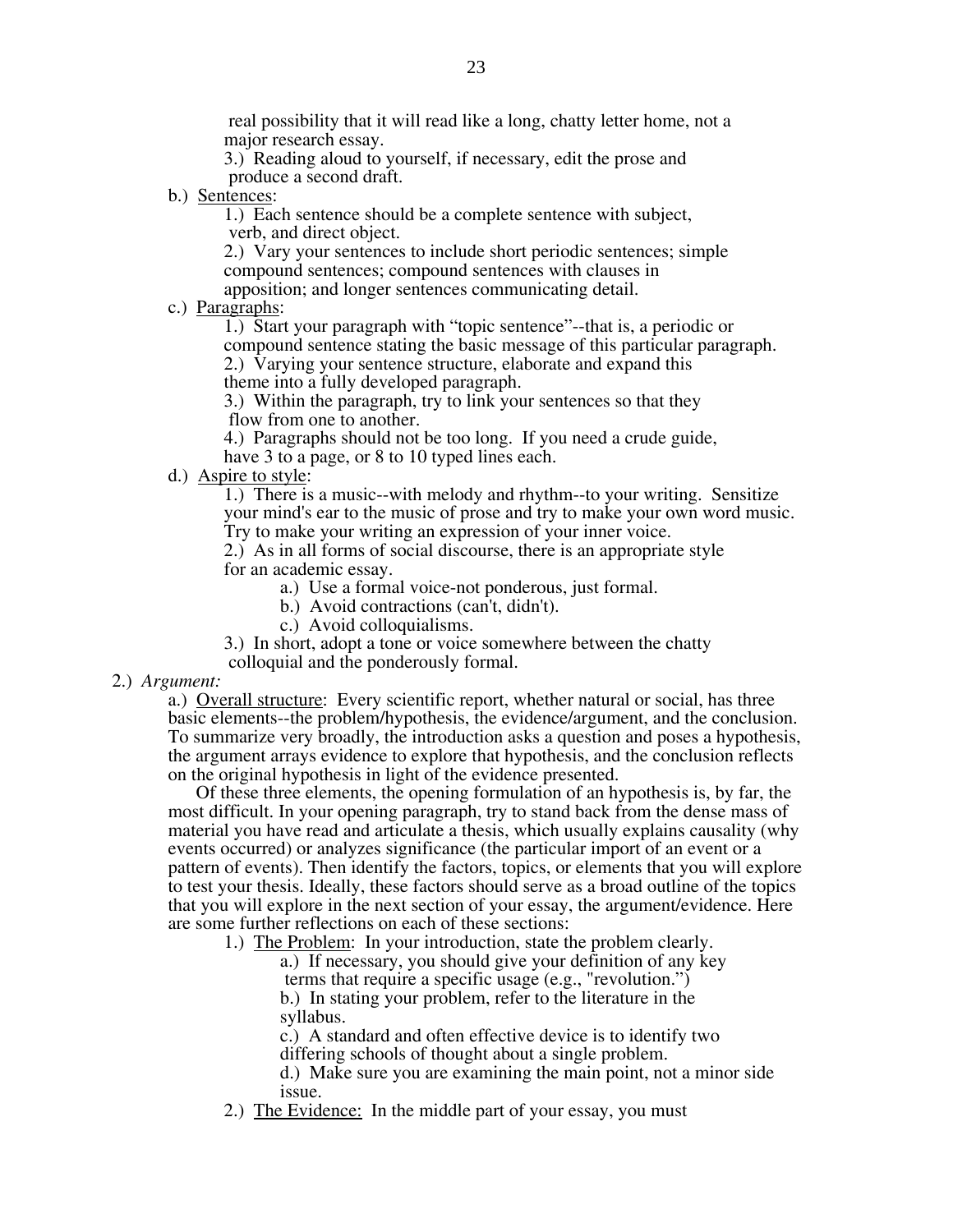present evidence—in logical order—to deal with the problem posed at the beginning of your essay. Be specific-give the reader brief narratives of an event, or provide some statistical evidence. 3.) The Conclusion: In the final page or two of your essay, reflect

on the problem as stated in the introduction in light of the evidence you presented in the middle part of the essay. Stretch the data you present for clarity, but do not exaggerate or over-extend the usefulness of your data.

b.) Level of Argument: It is difficult to spell out in precise terms what I mean by "level of argument."

1.) To overstate the case, you should not deal with the question of "the impact of French colonialism in the Mekong Delta" by probing the problem of whether "the French made life in Vietnam happier for the natives." 2.) How do you define an appropriate question and level of analysis? Simple. You can sensitize yourself to the question by

reading several sources with diverse viewpoints and approaches.

c.) Nature of History Questions: In courses such as this one, history involves the study of change in large-scale human communities, societies and nations, over time. Most history essays ask you to understand or explain two aspects of change—events and their causes, or, simply, what happened and why it happened. Thus, most history questions ask you to explain elements of the following:

1.) In a limited period of time, explain the factors underlying a given event. Why did that event happen?

2.) Explain the impact that an event, such as a war or revolution, had upon a human community within a period succeeding the actual event.

3.) Over a longer period of time, explain how and why complex communities changed in a given way.

#### 3.) *Sources/Research:*

a.) Need to Read:

1.) Like most essays, a history term paper is a distillation of its author's reading and reflections upon the subject at hand. The quality of an essay's expression and analysis reflects, subtly but ineluctably, the depth and diversity of its author's reading.

2.) Conversely, if you do not read, then you cannot have anything of any substance to say on a subject.

b.) Basic Format:

1.) Assuming three paragraphs per page, you should have one source note per paragraph.

2.) Every idea that is not your own and every major body of data you use in your essay should be sourced. In particular, quotations must be sourced.

3.) You may use end notes or footnotes in the following format:

Alfred W. McCoy, ed., *Southeast Asia Since 1800* (Madison: University of Wisconsin Press, 1989), pp. 34-5.

4.) For details, see, The University of Chicago Press, *A Manual of Style*.

c.) How to Read for an Essay:

1.) Using the course syllabus, begin with a general text to get an overview of the problem.

2.) Using the syllabus or textbooks, select more specific sources.

3.) As you read, begin forming ideas in your mind about: